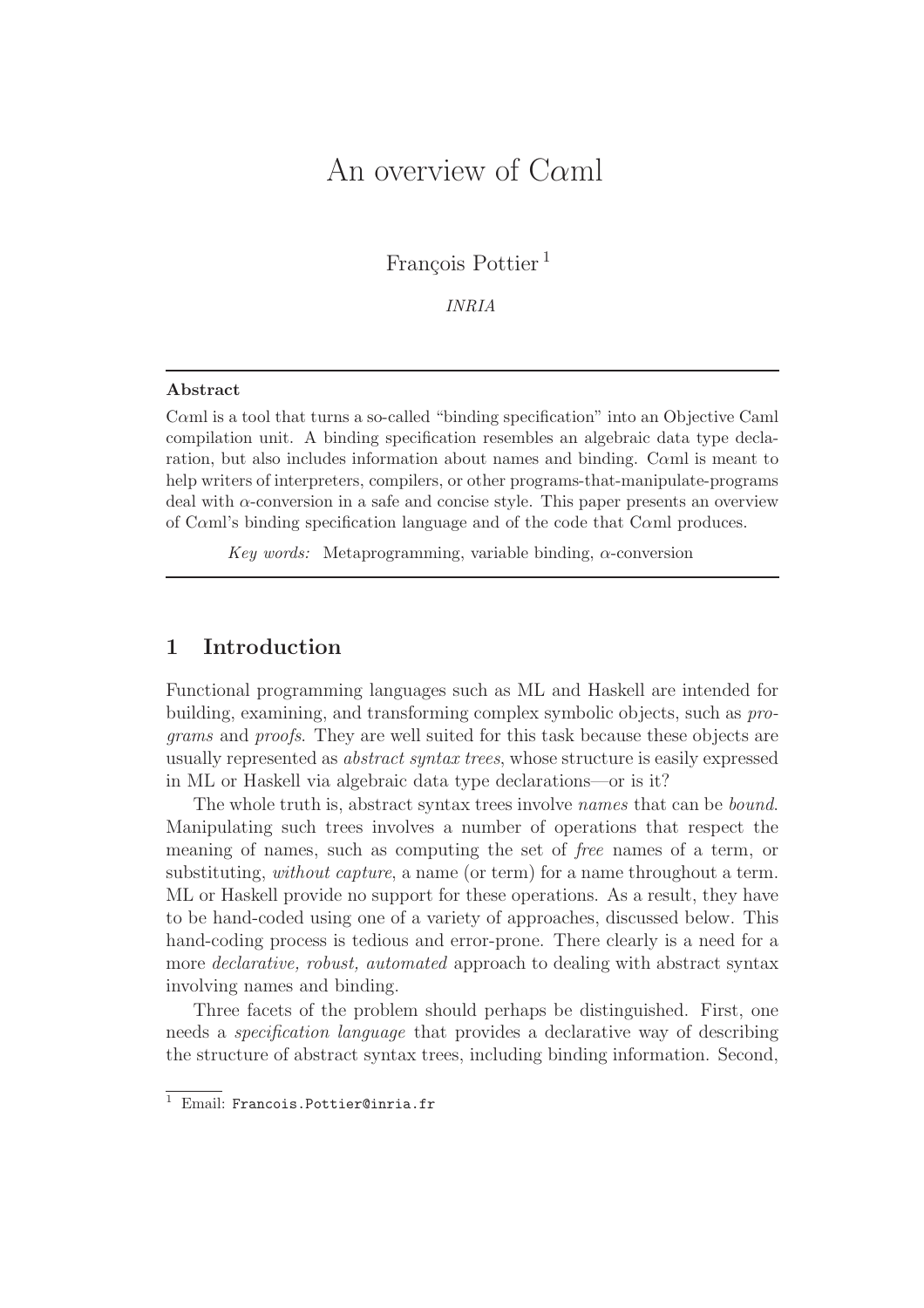one needs an *implementation technique*, that is, an efficient runtime representation for names and binders. Last, there should be an *automated route* from specification to implementation. We now discuss these three points in turn.

 $\Diamond$  *Specification languages.* A number of specification languages have appeared in the literature. Plotkin [25] defines a notion of "binding signature" that allows for "function terms" of the form  $(x_1, \ldots, x_n)t$ , where the names  $x_1, \ldots, x_n$  are considered bound within the term t. Talcott [33] introduces "binding structures", which are somewhat more expressive: each operator carries a fixed number of variables as well as a fixed number of sub-terms, and a fixed "binding relation" tells which variables are considered bound within which sub-terms. Honsell *et al.*'s "nominal algebras" [11] and Urban *et al.*'s "nominal signatures" [34] are essentially identical to Plotkin's binding signatures, except terms are typed, which in practice is important. Shinwell's Fresh Objective Caml [29,30,31] implements a generalized form of nominal signatures, where binding occurrences of names can inhabit a term of arbitrary structure, instead of only a tuple  $(x_1, \ldots, x_n)$  of fixed size n. This, in particular, allows for constructs that bind a variable number of names.

Still, *we view none of these proposals as fully satisfactory:* there remain real-world constructs that cannot be faithfully modeled in any of these specification languages. In particular, constructs that bind a variable number of names, such as ML's let and let rec, are either not expressible at all or expressible only in a somewhat contorted way—for instance, by encoding a list of pairs as a pair of lists. Examples 2.3 and 2.4 provide details.

The first contribution of this paper is to propose a new *binding specification* language, which is sufficiently expressive to deal with these constructs and many others. An important aspect of this proposal is an expressive language of *patterns*. Patterns are used to form abstractions. Patterns are terms, so they can have arbitrary size. In particular, a pattern can bind a list of names of arbitrary length. Patterns can contain an arbitrary mixture of (binding occurrences of) names, sub-terms that lie *within* the scope of the abstraction, and sub-terms that lie *outside* the scope of the abstraction. A key point is that the *lexical* structure of a term (that is, the position of the binders and the extent of their scope) does not have to coincide with its *physical* structure.

⋄ *Implementation techniques.* De Bruijn's encoding of abstract syntax trees with binding into standard first-order terms [7] is a well-known, and quite popular, implementation technique. It consists in encoding names (free or bound) as integer indices that can be interpreted as (relative) pointers to their binding site. Its strengths are that  $\alpha$ -equivalence coincides with firstorder equality and that a "fresh" name generator is not necessary. Its main disadvantage is that it makes the meaning of open terms context-dependent, requiring "shift" operations to compensate for changes in the context.

Another technique, used in the Fresh Objective Caml [29, 30, 31] and Fresh-Lib [5] implementations, consists in encoding names as *atoms*—values that can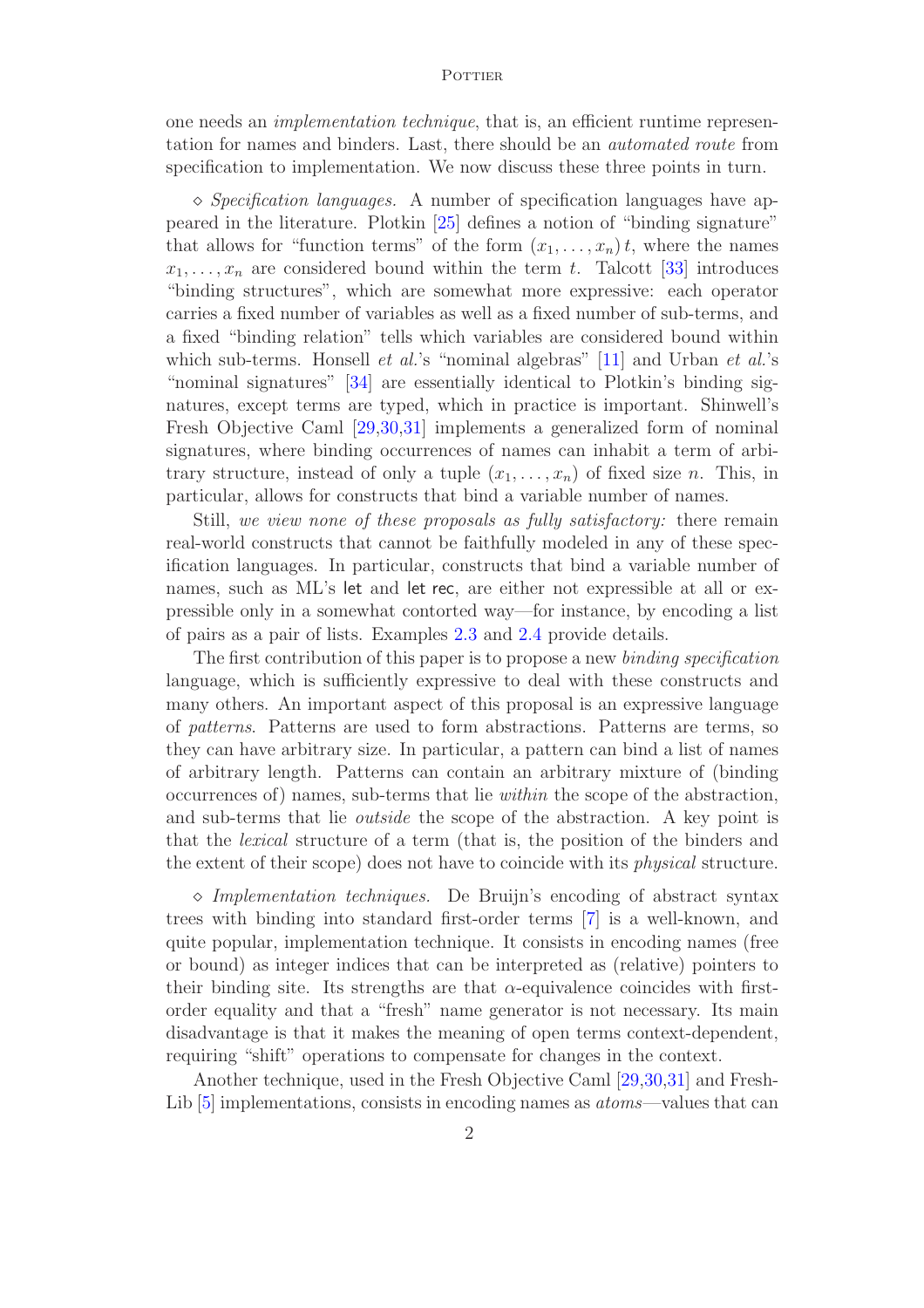be tested for equality, but otherwise have no meaning. In this approach, when an abstraction is opened, the atoms that it binds have to be "freshened" replaced with fresh atoms—in order to avoid name clashes. This technique is adopted here.

⋄ *Automating implementation.* In practice, it is desirable to deal with binding issues by writing specifications, not code. In other words, there is a need for tools that can deal directly with binding specifications.

One way to satisfy this need is to incorporate this feature into a programming language design. For instance, Pitts and Gabbay's FreshML [24] is equipped with an *abstraction* type constructor. As a result, in FreshML, algebraic data type definitions are sufficiently expressive to encode nominal signatures in the style of Urban *et al.* [34]. Pattern matching against an abstraction automatically "freshens" all bound atoms. Fresh Objective Caml [29,30,31] is the successor to FreshML. Urban and Cheney's  $\alpha$ Prolog [6] is a variant of Prolog that is also able to encode nominal signatures.  $\alpha$ Prolog terms are unified up to  $\alpha$ -equivalence.

Instead of designing a new programming language, however, it is also possible to write a separate tool that accepts a binding specification and produces code for an existing programming language. This is the approach followed in the present paper. It is less ambitious but simpler than that of Fresh Objective Caml, our most direct competitor. A practical benefit of simplicity is to make some useful optimizations, such as "lazy renaming", easier to implement. The actual design of such a tool is our second contribution.

Cheney's FreshLib [5] appears to be in the same spirit, but presents itself purely as a Haskell library. The need for a separate code generation tool is avoided by relying on Haskell's support for generic programming.

In this paper, we describe Cαml (pronounced: "alphaCaml") [26], a tool that accepts a flexible language of binding specifications and produces Objective Caml [12] code. (The tool could be easily adapted to other programming languages, such as Haskell.) We begin with a formal account of the syntax of (a simplified version of) the binding specification language  $(\S_2)$ . We give meaning to this language by providing a formal definition of the  $\alpha$ -equivalence relation that a binding specification gives rise to  $(\S 3)$ . Then comes an informal description of the concrete binding specifications accepted by Cαml (§4) and of the code that is produced  $(\S 5)$ . After a more complete comparison with related work (§6), we summarize our contribution and discuss directions for future work  $(\S7)$ .

# 2 Binding specifications

In this section and in the following one, we adopt a *structural* view of types and terms: that is, we build them out of a fixed, "universal" set of constructors. This is in contrast with the rather more common approach that consists in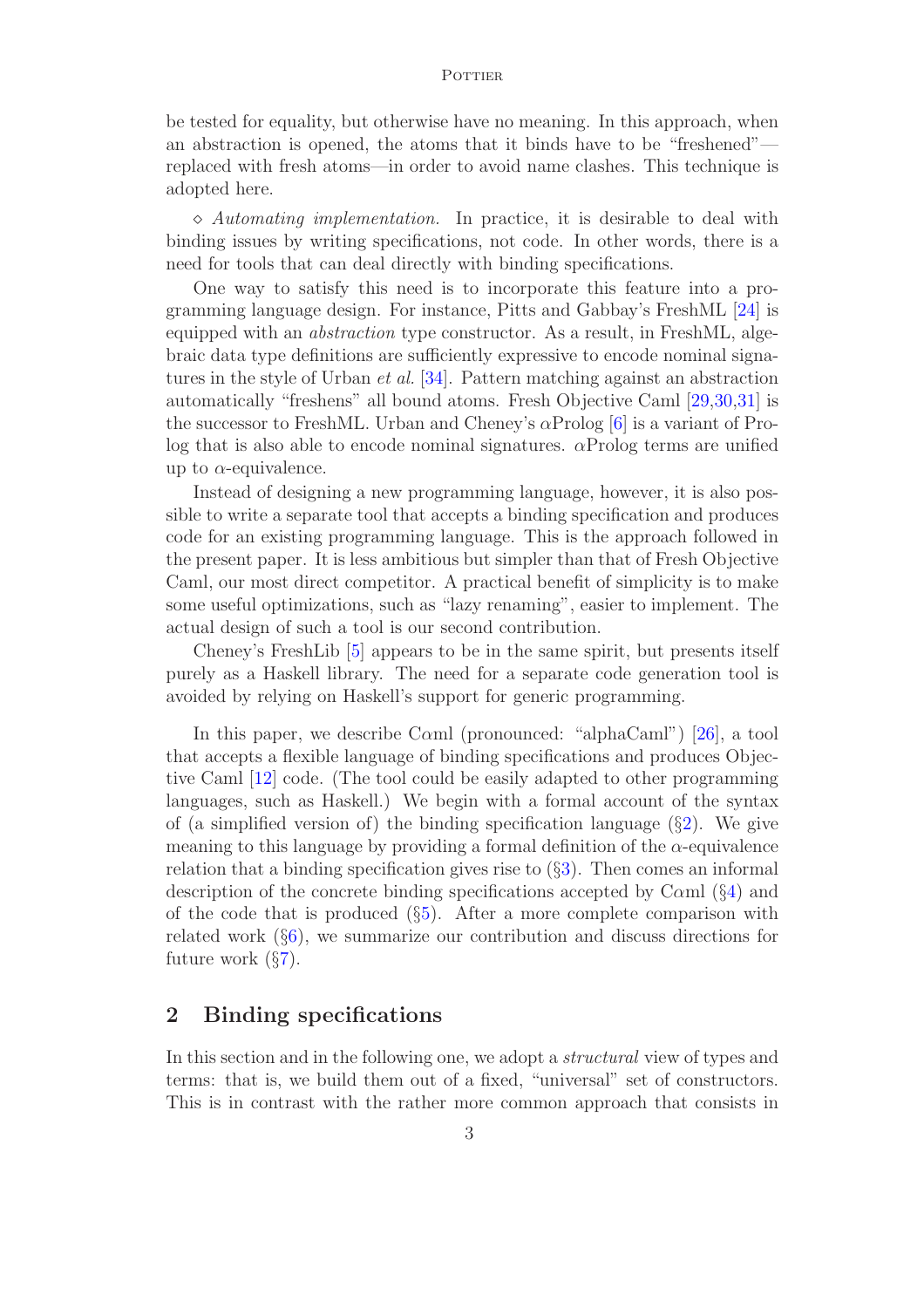| $s ::=$ inner   outer                                            | Scope specifiers        |
|------------------------------------------------------------------|-------------------------|
| $t ::=$ unit $ t \times t   t + t  $ atom $  \langle u \rangle$  | <i>Expression types</i> |
| $u ::=$ unit $ u \times u   u + u$ atom $ s t$                   | Pattern types           |
| $e ::= ()   (e, e)   \mathsf{inj}_{i} e   a   \langle p \rangle$ | <i>Expressions</i>      |
| $p ::= ()   (p, p)   \mathsf{inj}_i p   a   s e$                 | Patterns                |

#### Fig. 1. Types and terms

requiring a *signature* (or *specification*) to be first given. A signature typically specifies a set of (named) *type constructors*, each of which is equipped with a *sort*, giving rise to an algebra of types; and a set of (named) *term constructors*, each of which is equipped with an *arity*, giving rise to an algebra of terms. In practice, assigning names to type and term constructors is useful and desirable, and indeed our tool is driven by a programmer-supplied specification  $(\S 4)$ . In this theoretical exposition, however, this level of detail is rather distracting, so we omit it altogether. Thus, the syntax of our types and terms is fixed, and appears in Figure 1.

Types are partitioned into *expression types*, written t, and *pattern types*, written u. Similarly, terms are partitioned into *expressions*, written e, and *patterns*, written p. We let a range over a countably infinite set A of *atoms*. We write  $atoms(p)$  for the (finite) set of all atoms that appear (at any depth) within a pattern  $p$ , regardless of the intended meaning of their occurrences (free, bound, or binding).

Expressions and patterns can exhibit arbitrary structure. Indeed, both expression and pattern types include a unit type as well as binary products and sums. Accordingly, both expressions and patterns include a unit term, written (), pairs, and injections, written  $\text{inj}_i$ ; where i ranges over  $\{1, 2\}$ .

Both expression and pattern types include an atom type. Accordingly, both expressions and patterns include atoms a. The difference between expressions and patterns lies in the way these atoms are interpreted. In an expression, an occurrence of an atom is understood as a *reference* to some earlier occurrence of that atom in a binding position. In a pattern, an occurrence of an atom is understood as a *binding site* for that atom. For instance, when we encode the terms of the  $\lambda$ -calculus in our framework (Example 2.1), we will see that the leftmost occurrence of a inside (the encoding of) the term  $(\lambda a.a) a$  lies inside a pattern, whereas the other two lie inside expressions.

Expressions include *abstractions*  $\langle p \rangle$ , where p is a pattern. Conversely, abstractions include an *end-of-abstraction* construct s e, where e is an expression and where the *scope specifier* s is one of inner and outer. Quite naturally, expression types and pattern types contain analogous constructs  $\langle u \rangle$  and s t.

A pattern  $p$  can be thought of as a tree where every leaf carries either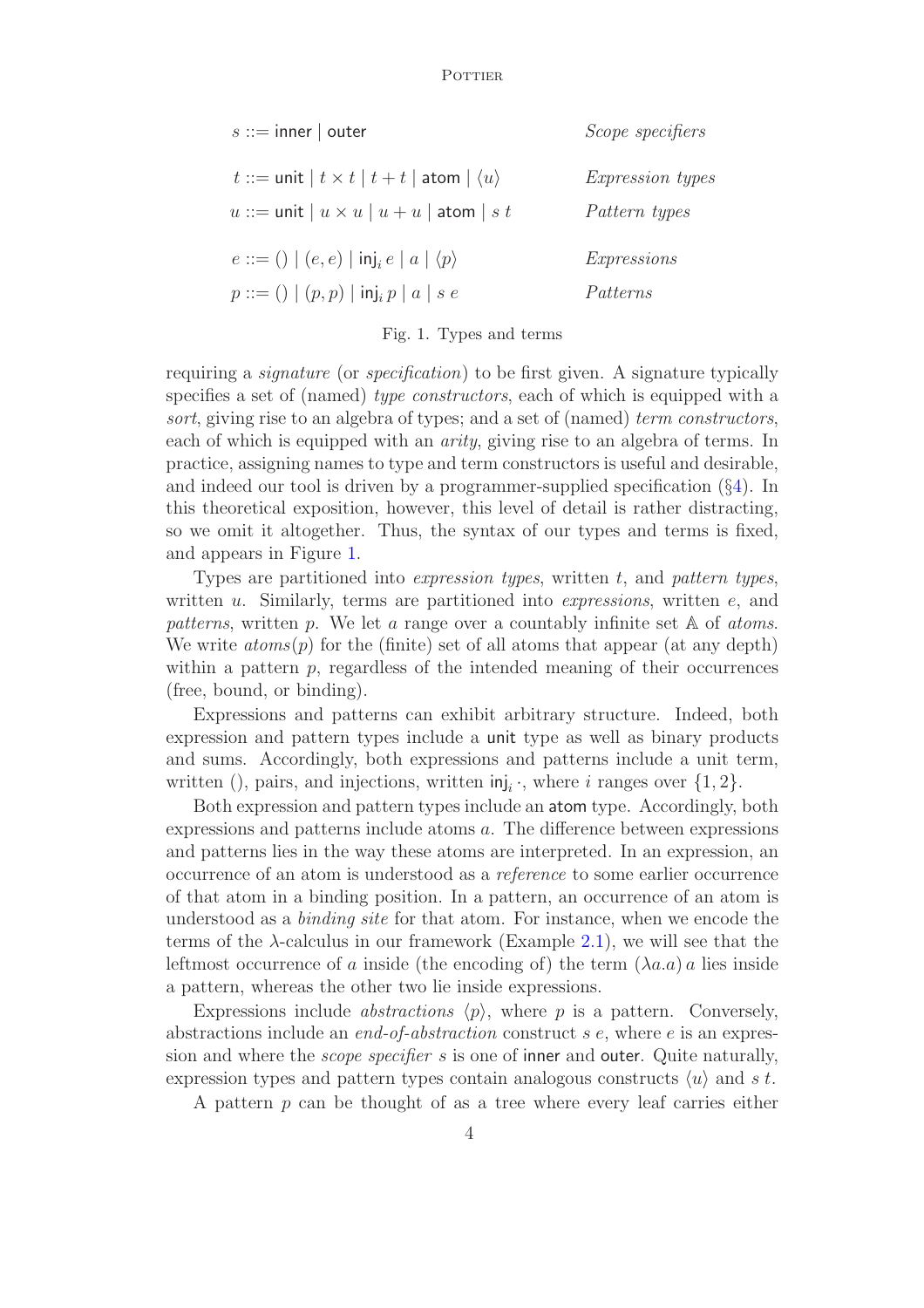$$
ba(()) = ba(s e) = \varnothing \qquad ba((p_1, p_2)) = ba(p_1) \cup ba(p_2)
$$

$$
ba(\mathsf{inj}_i p) = ba(p) \qquad ba(a) = \{a\}
$$

#### Fig. 2. The atoms bound by a pattern

an atom or a sub-expression decorated with a scope specifier. The set of all atoms that appear at some leaf of the former kind, written  $ba(p)$ , is referred to as the set of *atoms bound by* p. Leaves of the latter kind do not contribute to it. It is formally defined in Figure 2.

The meaning of abstractions can now be informally explained as follows. When an abstraction  $\langle p \rangle$  is formed, the atoms bound by p become bound inside the sub-expressions of p that are decorated with inner. They do *not* become bound, however, inside sub-expressions that are decorated with outer. Thus, the inner and outer specifiers serve to distinguish between sub-expressions that lie inside the scope of the abstraction, on the one hand, and sub-expressions that happen to be physically attached to a leaf of the tree  $p$ , but do not lie inside the scope of the abstraction, on the other hand.

The correspondence between expressions and expression types, and between patterns and pattern types, is extremely straightforward. We omit its definition.

It is worth pointing out that the definition of types in Figure 1 can and should be viewed as co-inductive, giving rise to recursive types. This is necessary because families of data structures of unbounded size, such as lists and abstract syntax trees, only have recursive types. The definition of expressions and patterns, on the other hand, should be viewed as inductive: that is, expressions and patterns are finite terms. We do not wish to reason about  $\alpha$ -equivalence of infinite terms, because this subtle notion has found little practical application so far.

The following two examples illustrate the intended meaning of our abstraction and end-of-abstraction constructs as well as the distinction between the scope specifiers inner and outer.

**Example 2.1** The terms of the pure  $\lambda$ -calculus are given by the grammar

$$
M := a \mid M M \mid \lambda a.M
$$

with the proviso that, in a  $\lambda$ -abstraction  $\lambda a.M$ , the atom a is bound inside the  $\lambda$ -term M. In our framework, these terms are encoded as expressions of type  $t$ , where  $t$  is the unique solution to the following equation:

$$
t = \text{atom} + (t \times t) + \langle \text{atom} \times \text{inner } t \rangle
$$

(For the sake of readability, our examples use n-ary products and sums when necessary.) The encoding of the  $\lambda$ -term  $\lambda a.a$  is the expression of type t

$$
\mathsf{inj}_3\left\langle (a,\mathsf{inner}\ \mathsf{inj}_1\ a)\right\rangle
$$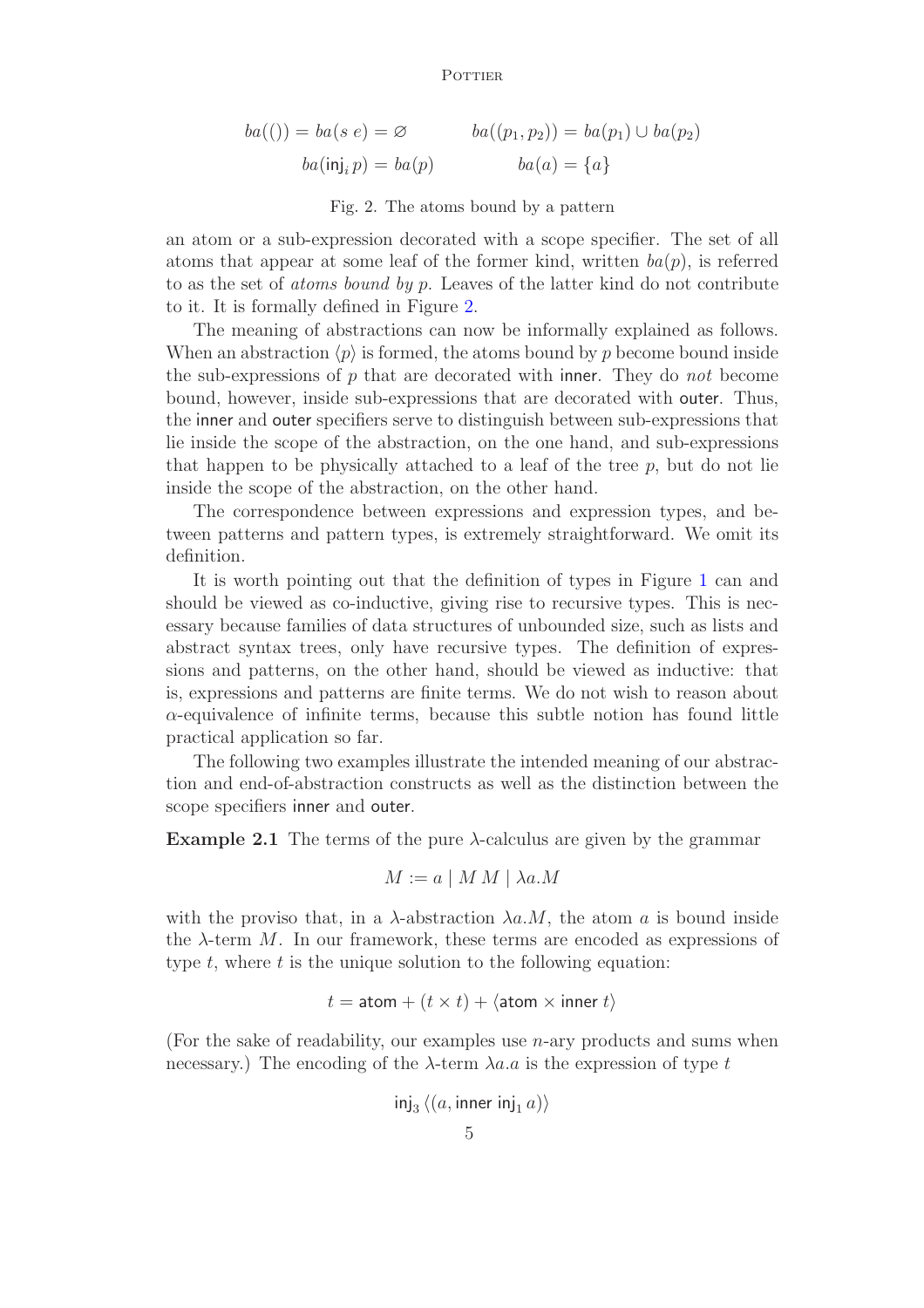According to the informal explanation above, the atom a is to be considered bound within this abstraction. Indeed, its leftmost occurrence causes it to be part of the atoms bound by the pattern  $(a, \text{inner} \dots)$ . Its scope is the subexpression  $\text{inj}_1 a$ , which is decorated with inner. Thus, the whole expression should be considered  $\alpha$ -equivalent to

$$
\mathsf{inj}_3 \langle (a', \mathsf{inner inj}_1 a') \rangle
$$

which encodes the  $\lambda$ -term  $\lambda a'. a'.$  Our definition of  $\alpha$ -equivalence (§3) indeed relates these expressions.

**Example 2.2** The pure  $\lambda$ -calculus is often extended with a let construct for local definitions:

$$
M:=\dots\mid \text{let } a=M \text{ in } M
$$

In a local definition let  $a = M_1$  in  $M_2$ , the atom a is bound inside  $M_2$ . In our framework,  $\lambda$ -terms can then be encoded as expressions of type t, where t satisfies

 $t = \ldots + \langle \text{atom} \times \text{outer} t \times \text{inner} t \rangle$ 

The encoding of the  $\lambda$ -term let  $a = a$  in a is the expression

inj $_4\left\langle (a,$  outer inj $_1\,a,$  inner inj $_1\,a)\right\rangle$ 

Again, the atom  $\alpha$  is bound in this abstraction, and its scope consists of the inner sub-expression alone—the outer sub-expression does not lie in its scope. Thus, this expression should be considered  $\alpha$ -equivalent to

 $\overline{\mathsf{inj}}_4\left\langle (a',\mathsf{outer}\ \mathsf{inj}_1\ a,\mathsf{inner}\ \mathsf{inj}_1\ a')\right\rangle$ 

which encodes the  $\lambda$ -term let  $a' = a$  in  $a'$ .

The previous two examples illustrate the use of inner and outer. Still, it is perhaps not clear yet why outer is useful at all, and why patterns are allowed to contain multiple sub-expressions. Let us, *a contrario*, temporarily consider a restricted language where outer is suppressed and where every abstraction contains a single, distinguished sub-expression, implicitly decorated with inner. The production  $p ::= s e$  is suppressed, so that patterns no longer contain expressions, and the unary abstraction construct  $\langle p \rangle$  is replaced with a binary one, of the form  $\langle p \rangle e$ , where the atoms in *ba*(*p*) are considered bound inside *e*. Analogous changes are made at the level of types.

It is clear that this restricted language can be embedded within the full language. Indeed,  $\langle p \rangle e$  can be encoded as  $\langle (p, \text{inner } e) \rangle$ , and  $\langle u \rangle t$  as  $\langle u \times \text{inner } t \rangle$ . So, the latter is at least as expressive as the former.

The converse, however, is true only to a certain extent. Certainly, the restricted language is quite expressive. It subsumes nominal algebras [11] as well as nominal signatures [34], and corresponds to a fragment of Fresh Objective Caml [29,31,30]. In particular, it is expressive enough to adequately deal with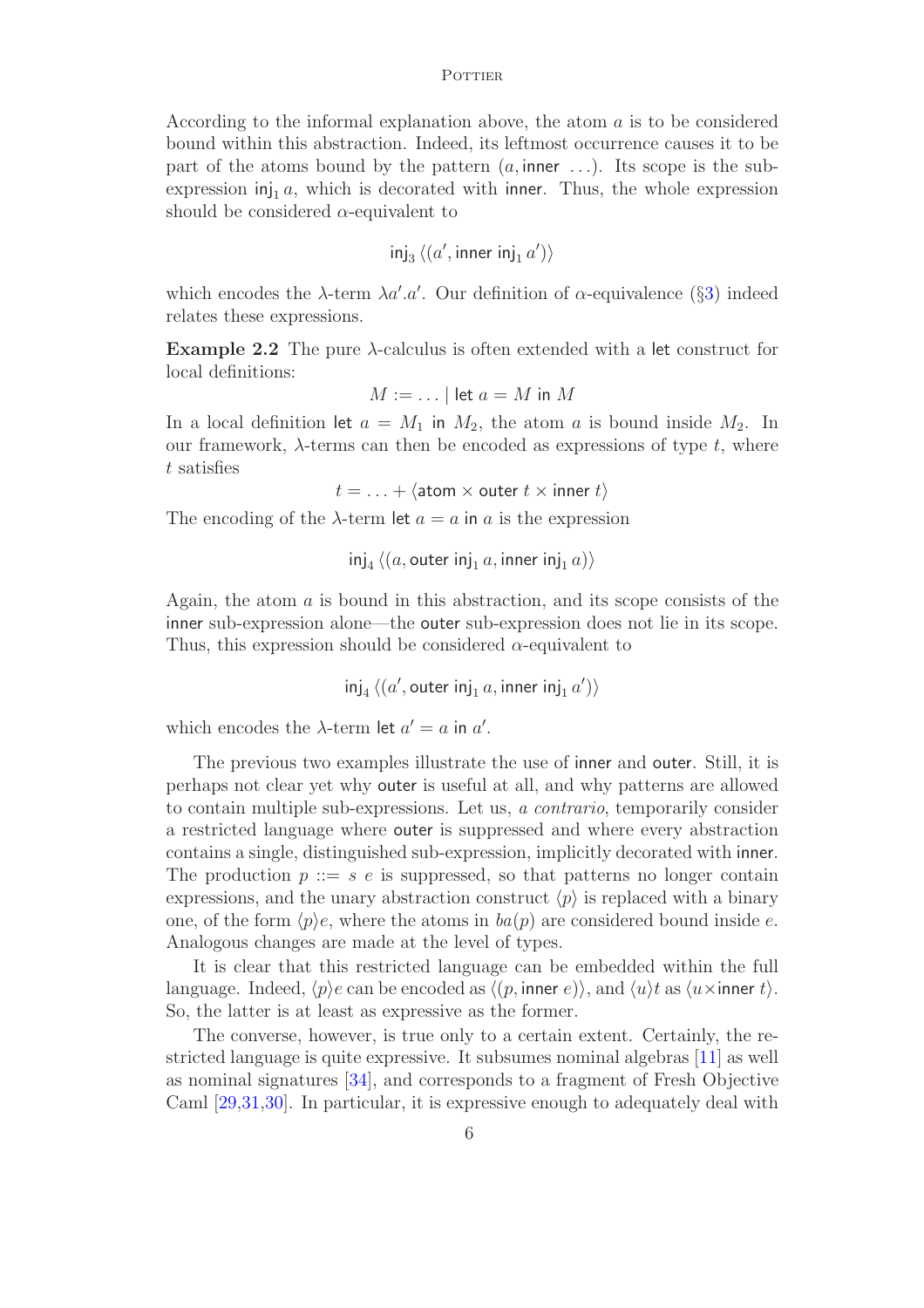Examples 2.1 and 2.2. Indeed, the type  $\langle \text{atom} \times \text{inner} t \rangle$  of Example 2.1 can be written  $\langle \text{atom} \rangle t$  in the restricted language. The type  $\langle \text{atom} \times \text{outer} t \times \text{inner} t \rangle$ of Example 2.2 can be written  $t \times \langle \text{atom} \rangle t$ , if one is willing to alter the order in which the three components are listed and to hoist outer t outside of the abstraction, where it simply becomes  $t$ . Yet, there are situations where no such trick can be pulled. These typically involve patterns that bind a variable number of atoms. We claim that, in these cases, our more general language offers superior flexibility. The next two examples substantiate this claim.

Example 2.3 Realistic extensions of the  $\lambda$ -calculus allow local definitions to bind several atoms at once:

$$
M ::= \dots |
$$
 let  $a = M$  and  $\dots$  and  $a = M$  in M

In a definition let  $a_1 = M_1$  and ... and  $a_n = M_n$  in M, the atoms  $\{a_1, \ldots, a_n\}$ are bound in M. They are not bound in  $M_1, \ldots, M_n$ . In our framework, such  $\lambda$ -terms are encoded as expressions of type t, where t and the auxiliary pattern type  $u$  satisfy the equations

$$
t = \ldots + \langle u \times \text{inner } t \rangle
$$
  

$$
u = \text{unit} + \text{atom} \times (\text{outer } t) \times u
$$

The second equation defines  $u$  as the type of lists of pairs of an atom and an outer expression. Thus, a list of bindings  $a_1 = M_1, \ldots, a_n = M_n$  can be encoded as a pattern of type  $u$ . The first equation states that a let definition is encoded as an abstraction that consists of such a list of bindings and of an inner expression, which encodes the final  $\lambda$ -term M. By definition (Figure 2), the atoms bound by this abstraction are the atoms  $\{a_1, \ldots, a_n\}$  that appear in the list of bindings, and their scope is the inner expression that encodes M. Their scope does not encompass the expressions that encode  $M_1, \ldots, M_n$ , even though these expressions physically lie inside the abstraction, because they are marked outer.

How does one deal with this situation in the restricted formalism that was discussed above? The (encodings of the) terms  $M_1, \ldots, M_n$  must lie out of the scope of the abstraction, so, in the restricted language, they must physically lie out of the abstraction. The bound atoms  $a_1, \ldots, a_n$ , on the other hand, must lie inside the left-hand side of the abstraction. As a result, one must maintain two separate lists: a list of expressions and a list of atoms.

$$
t = \ldots + t' \times \langle u \rangle t
$$
  

$$
t' = \text{unit} + t \times t'
$$
  

$$
u = \text{unit} + \text{atom} \times u
$$

This encoding is awkward and fragile. Indeed, it introduces *junk*: one can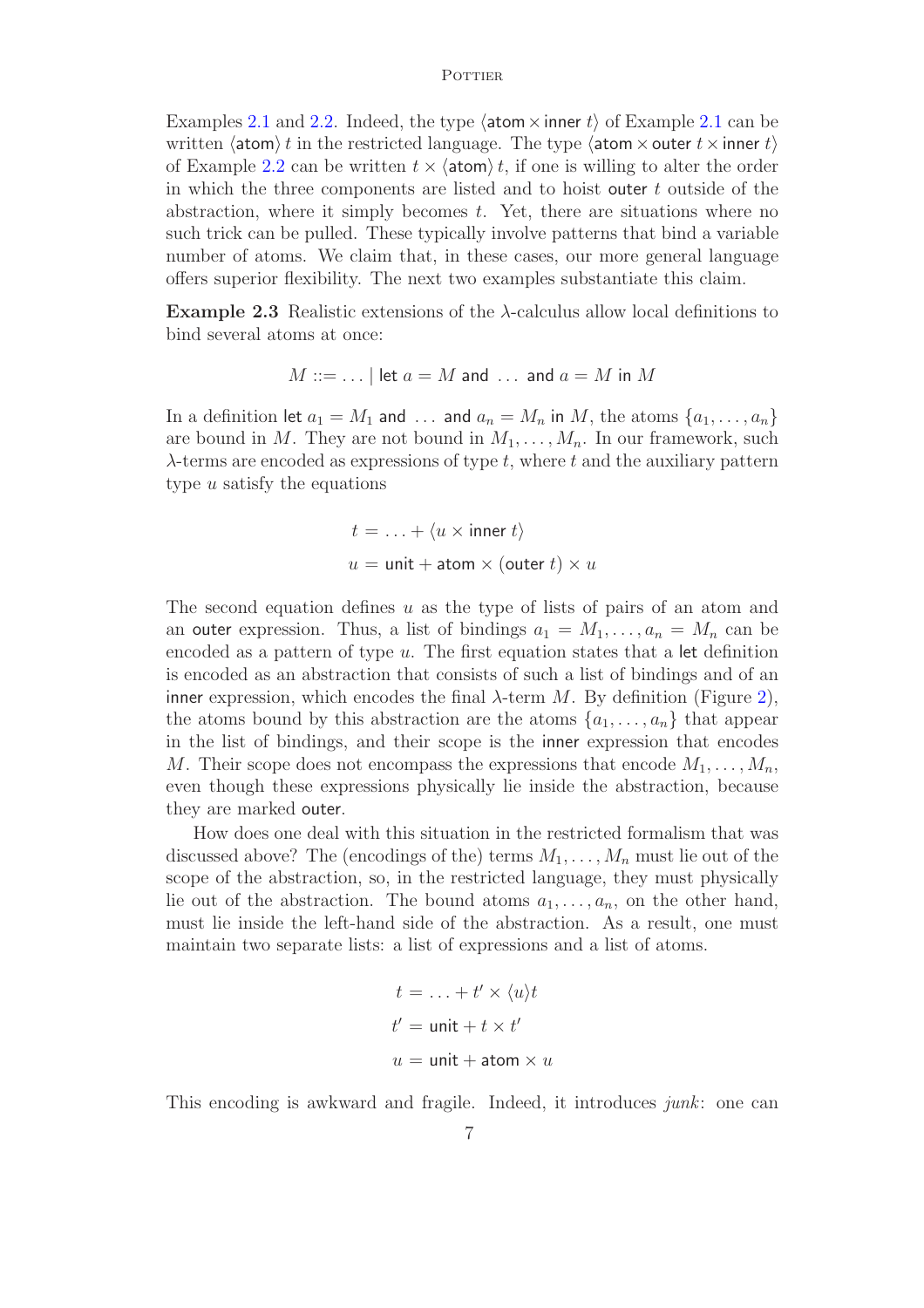accidentally break the property that the two lists have the same length and construct a term that does not encode a valid  $\lambda$ -term. By contrast, in our new formalism, the fact that our patterns can have an unbounded number of sub-expressions, instead of just one, and the fact that these sub-expressions can be marked inner or outer, provide enough flexibility to resolve this issue, which Shinwell [29, pages 19–20] identifies but leaves open.

Example 2.4 Let us now extend the λ-calculus with *mutually recursive* local definitions:

$$
M ::= \dots |
$$
 *letrec*  $a = M$  *and*  $\dots$  *and*  $a = M$  *in*  $M$ 

In a definition letrec  $a_1 = M_1$  and ... and  $a_n = M_n$  in M, the atoms  $\{a_1, \ldots, a_n\}$  are bound in  $M_1, \ldots, M_n$  and in M. In our framework, such  $\lambda$ -terms are encoded as expressions of type t, where t and the auxiliary pattern type  $u$  satisfy the equations

$$
t = \ldots + \langle u \times \text{inner } t \rangle
$$
  

$$
u = \text{unit} + \text{atom} \times (\text{inner } t) \times u
$$

This definition is almost identical to that of Example 2.3. The only difference is that the equation that defines the pattern type u now mentions inner t instead of outer  $t$ . Thus, the scope of the atoms bound by the pattern contains not only (the encoding of) the  $\lambda$ -term M, but also (the encodings of) the  $\lambda$ terms  $M_1, \ldots, M_n$  that appear in the list of bindings. Again, we achieve this effect without splitting the list of bindings into two separate lists, whereas previous approaches appear unable to do so. In particular, the restricted formalism that was discussed above requires separating the list of atoms  $a_1, \ldots, a_n$ , which must lie in the left-hand side of the abstraction, and the list of expressions that encode  $M_1, \ldots, M_n$ , which must lie in the right-hand side of the abstraction [29, page 20].

Abstractions in Cαml intentionally cannot be directly nested: when an abstraction is opened, it must be closed (via inner or outer) before another abstraction is introduced. This design choice makes it easier to define and understand the meaning of inner and outer. Fresh Objective Caml [29,30,31] is more liberal and allows left-nesting of (binary) abstractions, which currently has no analogue in Cαml.

# 3 A definition of  $\alpha$ -equivalence

We now give precise meaning to the language introduced in the previous section by formally defining when two terms are  $\alpha$ -equivalent. Our definition of  $\alpha$ -equivalence is in the style of Pitts [23], but requires a few preliminary definitions in order to deal with our rich language of patterns.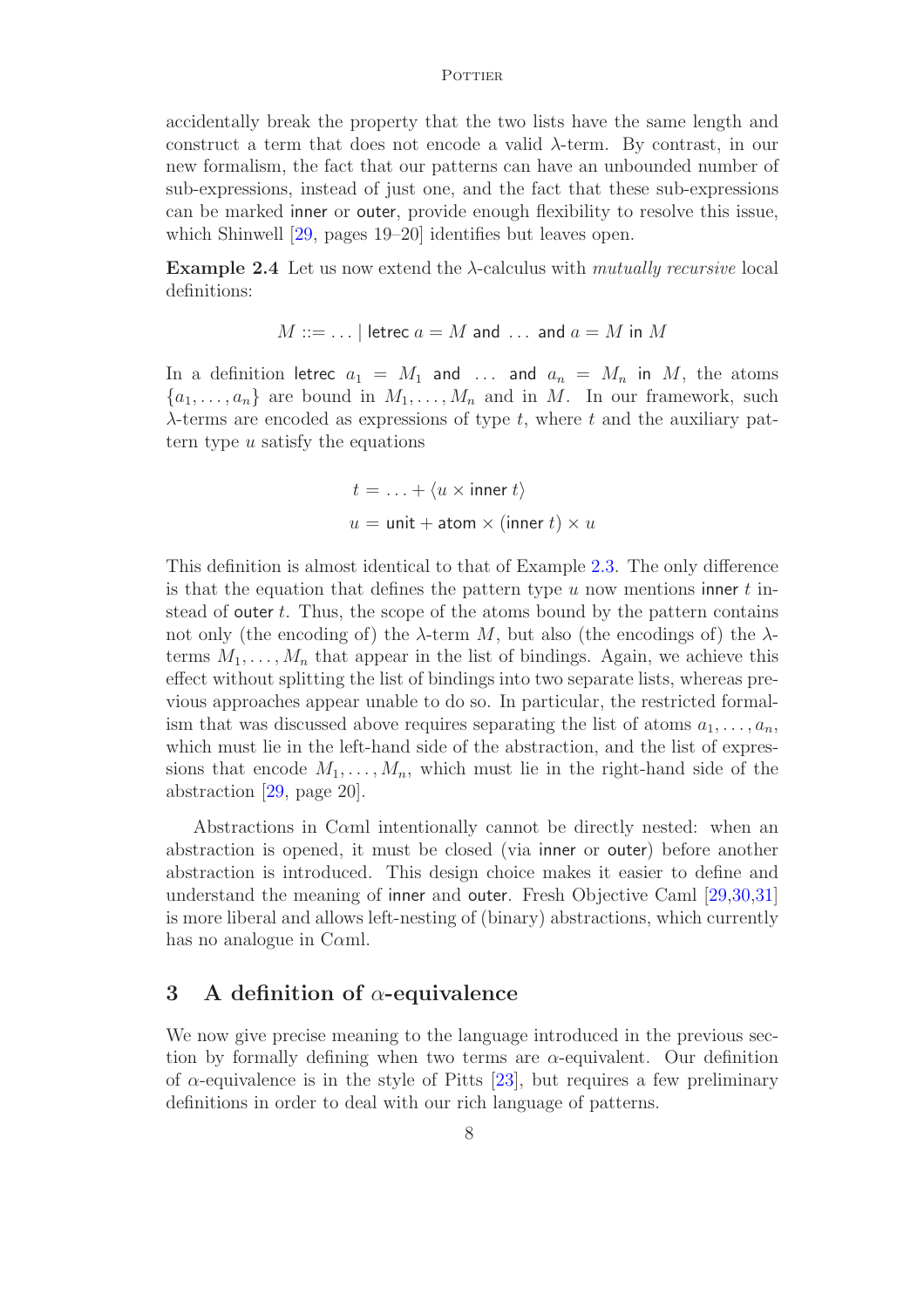$$
[a_1/a_2] = \{(a_2, a_1)\} \qquad \qquad [\text{inj}_i p_1/\text{inj}_i p_2] = [p_1/p_2]
$$

$$
[(\text{I})/(\text{I})] = \varnothing \qquad \qquad [(p_1, p_1')/(p_2, p_2')] = [p_1/p_2] \cup [p_1'/p_2']
$$

$$
[s e_1/s e_2] = \varnothing \qquad \qquad \text{if this relation is a renaming}
$$

#### Fig. 3. Relating two patterns via a renaming

#### *3.1 Renamings*

Definition 3.1 A *renaming* is a *finite, bijective* mapping of atoms to atoms, that is, a bijection between two finite subsets of A. A renaming is implicitly viewed as a total (but not necessarily bijective) mapping of atoms to atoms, of patterns to patterns, and of expressions to expressions.

A renaming is viewed as a mapping of patterns to patterns and of expressions to expressions in the most straightforward way. That is, every occurrence of an atom within a term is renamed. Whether this occurrence is meant to bind a new name or to refer to an existing name is disregarded. No precautions against capture are taken.

Standard treatments of  $\alpha$ -equivalence, such as Pitts' [23], rely on singleton renamings of the form  $\{(a_2, a_1)\}\$ , where  $a_1$  and  $a_2$  are atoms. Such a renaming, usually written  $[a_1/a_2]$ , maps  $a_2$  to  $a_1$ . Applying it to an expression e blindly replaces every occurrence of  $a_2$  within e with  $a_1$ . Capture is usually avoided by requiring the atom  $a_1$  to be fresh for e.

In this paper, we need to construct more complex renamings, which we write  $[p_1/p_2]$ , where  $p_1$  and  $p_2$  are patterns of a common type. Such a renaming is defined only when  $p_1$  and  $p_2$  have identical "pattern structure", that is, when they differ only in (i) the identity of their bound atoms and (ii) their (inner or outer) sub-expressions.

**Definition 3.2** The partial function  $[\cdot/\cdot]$ , defined in Figure 3, maps pairs of patterns of a common type to renamings. That is, if  $p_1$  and  $p_2$  are two patterns of a common type u, then  $[p_1/p_2]$  is either undefined or a renaming. When it is defined, its domain is  $ba(p_2)$  and its range is  $ba(p_1)$ .

The upper left equation in Figure 3 states that  $a_1/a_2$  is the singleton renaming that maps  $a_2$  to  $a_1$ .

The next equation down states that the empty renaming relates the unit pattern () with itself.

The bottom left equation states that sub-expressions are ignored in the construction of a renaming between patterns. It does not matter if they differ.

The top right equation states that  $[\text{inj}_i p_1/\text{inj}_j p_2]$  is undefined when i and j are distinct (and, of course, when  $[p_1/p_2]$  is undefined). That is, only patterns that have identical structure can be related. In the case of constructs that bind a variable number of atoms, such as those presented in Examples 2.3 and 2.4,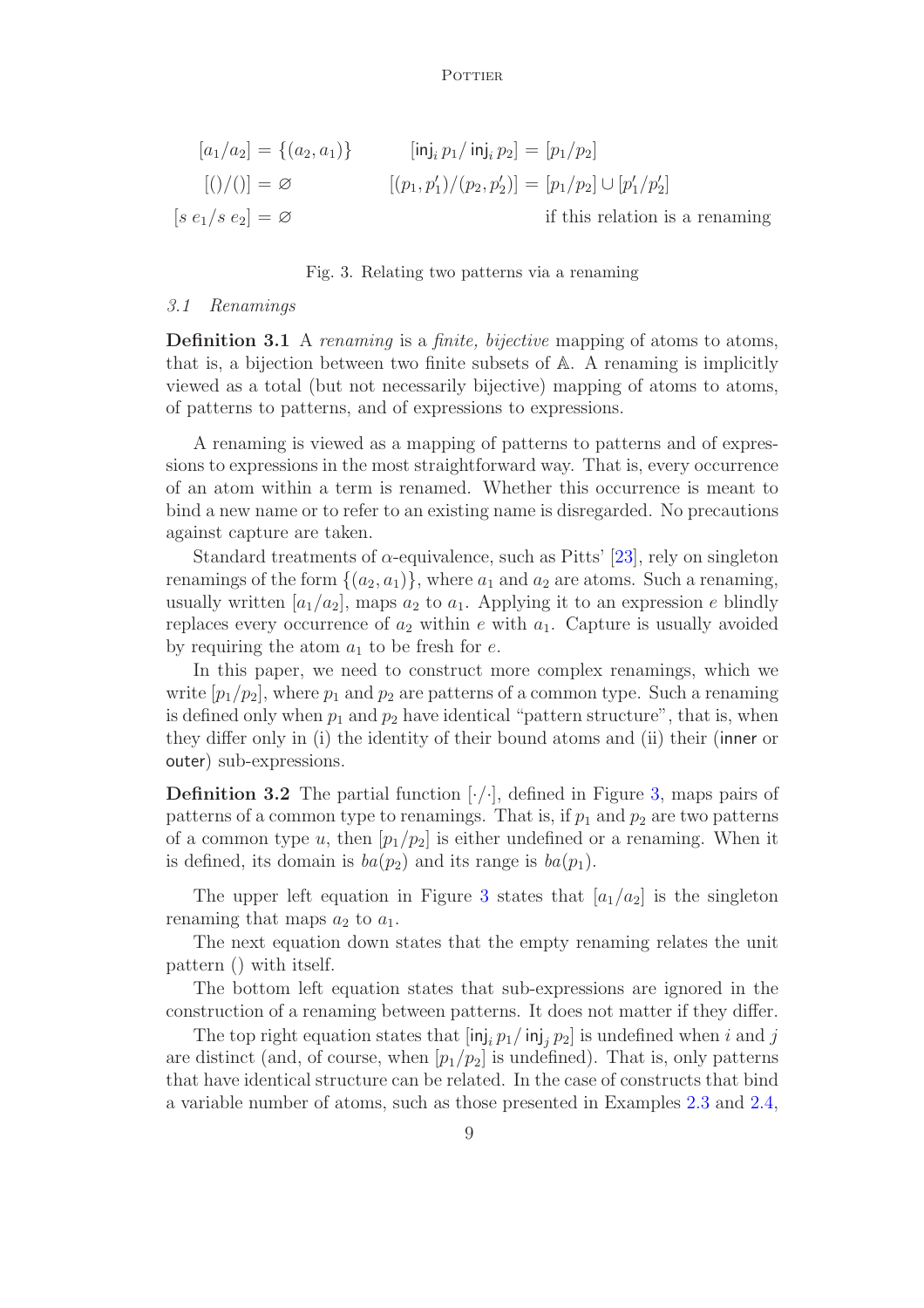$$
()s = () \t\t (p1, p2)s = (p1s, p2s) \t\t (s e)s = e
$$

$$
a^s = () \qquad (\mathsf{inj}_i \, p)^s = \mathsf{inj}_i \, p^s \qquad (s' \, e)^s = () \quad \text{if } s \neq s'
$$

Fig. 4. Collecting the inner or outer sub-expressions of a pattern

$$
( ) =_{\alpha} ()
$$
\n
$$
\frac{e_1 =_{\alpha} e_2 \qquad e'_1 =_{\alpha} e'_2}{(e_1, e'_1) =_{\alpha} (e_2, e'_2)}
$$
\n
$$
\frac{e_1 =_{\alpha} e_2}{\text{inj}_i e_1 =_{\alpha} \text{inj}_i e_2}
$$
\n
$$
p_1^{\text{outer}} =_{\alpha} p_2^{\text{outer}}
$$
\n
$$
\frac{[p/p_1] p_1^{\text{inner}}}{a \text{toms}(p) \cap \text{atoms}(p_1, p_2) = \varnothing}
$$
\n
$$
\frac{\langle p_1 \rangle =_{\alpha} \langle p_2 \rangle}{\langle p_1 \rangle =_{\alpha} \langle p_2 \rangle}
$$
\n
$$
\frac{\langle p_1 \rangle =_{\alpha} \langle p_2 \rangle}{\langle p_1 \rangle =_{\alpha} \langle p_2 \rangle}
$$

Fig. 5.  $\alpha$ -equivalence of expressions

this means, in particular, that only patterns that bind the same number of atoms can be related.

The last equation states that, in order to relate two pair patterns  $(p_1, p'_1)$ and  $(p_2, p'_2)$ , one decomposes the problem component-wise. That is, one builds the renamings  $[p_1/p_2]$  and  $[p'_1/p'_2]$ , forms their set-theoretic union, which yields a relation on atoms, and checks that this relation is a renaming. This check fails if the new relation is not applicative or if it is not injective. This occurs, for instance, when attempting to evaluate  $[(x, y)/(z, z)]$  or  $[(z, z)/(x, y)]$  for distinct atoms  $x, y, z$ . The checks succeed, on the other hand, when evaluating  $[(x, y), x) / ((z, x), z)]$ . This yields the renaming that maps z to x and x to y. Note that patterns need not be linear: a single atom can have multiple occurrences in a pattern. Our definition only requires that all occurrences be consistently renamed.

#### *3.2* α*-equivalence*

**Definition 3.3** If  $p$  is a pattern and  $s$  is a scope specifier, then  $p<sup>s</sup>$  denotes an expression, defined in Figure 4.

This transformation erases all atoms within  $p$ , as well as all sub-expressions not marked  $s$ , by replacing them with  $($ ). In short,  $p<sup>s</sup>$  can be viewed as a collection of the sub-expressions marked  $s$  in  $p$ . The structure of the pattern (pairs, injections) is preserved, but will be irrelevant.

**Definition 3.4**  $\alpha$ -equivalence over expressions of a common type is defined by the rules of Figure 5.

The definition is by induction on the size of expressions, as opposed to structural induction, because of the pruning and renaming performed in the last rule.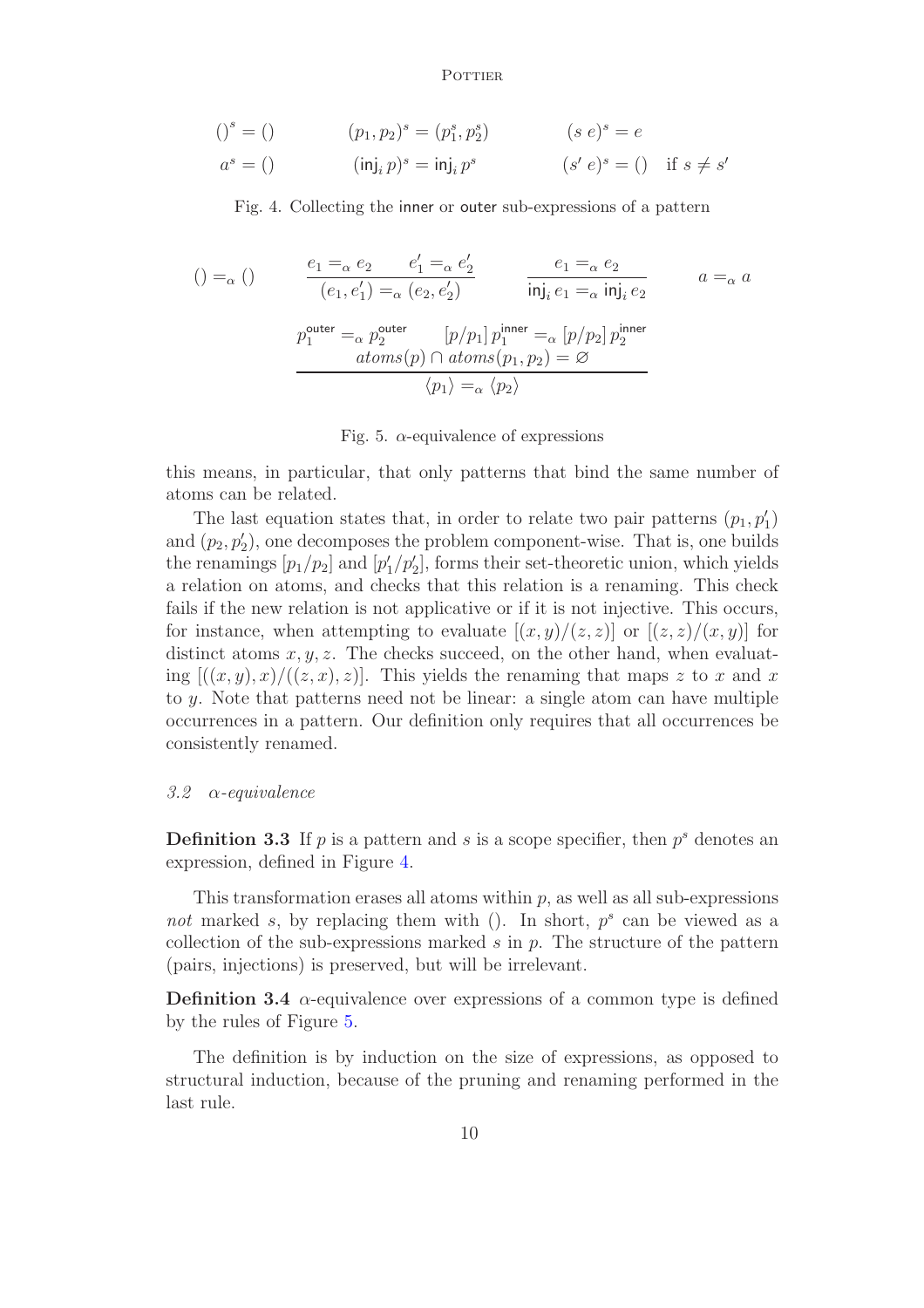The first four rules in Figure 5 are standard congruence rules. We focus on the last rule, which specifies when two abstractions  $\langle p_1 \rangle$  and  $\langle p_2 \rangle$  are  $\alpha$ equivalent.

The first premise checks that any sub-expressions that lie in outer scope are  $\alpha$ -equivalent. The auxiliary function  $(\cdot)^{outer}$  erases all atoms in binding position as well as all inner sub-expressions, so that they do not participate in this check.

The second premise requires  $[p/p_1]$  and  $[p/p_2]$  to be defined for a certain pattern  $p$ . This means that  $p_1$  and  $p_2$  have the same structure (ignoring their sub-expressions) and differ only up to a consistent renaming of the atoms that they bind. In order to overcome this difference, one maps them both to a common pattern p: that is, one checks that, under the renamings  $[p/p_1]$ and  $[p/p_2]$ , the inner sub-expressions of  $p_1$  and  $p_2$  are  $\alpha$ -equivalent. These sub-expressions are collected using the auxiliary function  $(\cdot)^{\text{inner}}$ .

The last premise requires  $p$  to be chosen fresh for  $p_i$ , where  $i$  ranges over  $\{1, 2\}$ . This allows viewing  $[p/p_i]$ , a bijection of domain  $ba(p_i)$ , as a bijection of domain  $atoms(p_i)$ . This prevents capture, that is, confusion between bound and free atoms, inside  $p_i$ .

When  $p_1$  and  $p_2$  have type atom  $\times$  inner t, the rule simplifies down to

$$
[a/a_1] e_1 =_{\alpha} [a/a_2] e_2
$$
  
\n
$$
a \notin atoms(a_1, e_1, a_2, e_2)
$$
  
\n
$$
\langle (a_1, \text{inner } e_1) \rangle =_{\alpha} \langle (a_2, \text{inner } e_2) \rangle
$$

Up to the differences in notation, this is exactly the definition of  $\alpha$ -equivalence found, for instance, in Pitts' work [23].

Pitts' proof that  $\alpha$ -equivalence is indeed an equivalence relation [22] is easily extended to our setting:

**Theorem 3.5**  $=_{\alpha}$  *is an equivalence relation.* 

### 4 Concrete specifications

The previous sections have given a simplified account of our type and term languages. The binding specifications accepted by Cαml are more complex in several ways.

Figure 6 shows a binding specification, in concrete syntax, for an untyped λ-calculus. The most obvious difference with respect to the theoretical presentation is that entities are *named*. Indeed, the specification defines a collection of named *types* (*expression*, *lambda*, etc.). In the tradition of algebraic data type definitions, each type is defined either as a sum type or as a product type. Each sum type comes with a set of named *data constructors* (*EVar*, *ELambda*, etc.). In Figure 6, all product types are tuple types, whose fields are anonymous. Cαml also offers record types, whose fields are named. All definitions are mutually recursive: their scope is the entire specification. In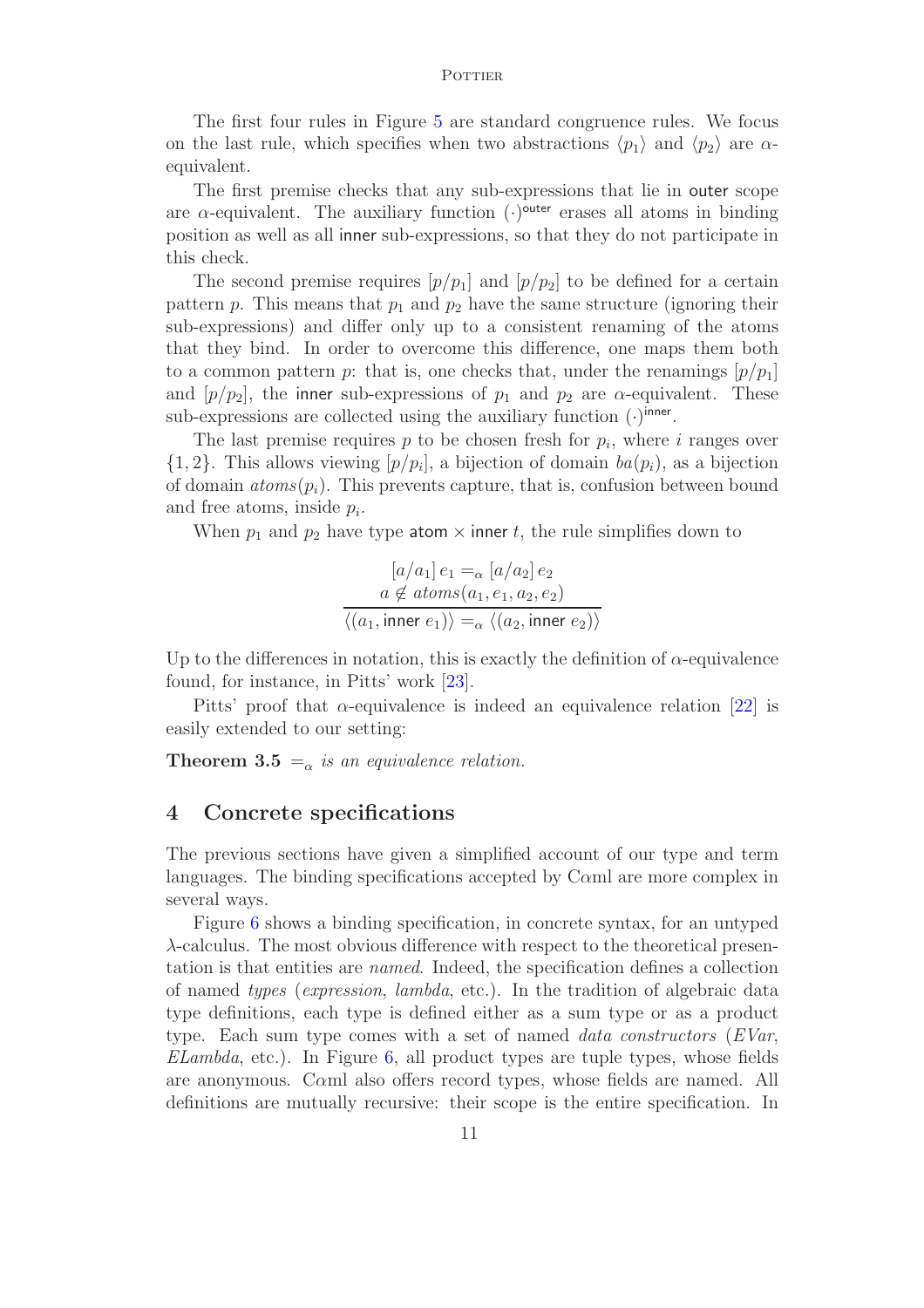| sort var                                   | type <i>clause</i> binds $var =$                  |
|--------------------------------------------|---------------------------------------------------|
|                                            | pattern * inner expression                        |
| type $expression =$                        |                                                   |
| EVar of atom var                           | type <i>letrec</i> binds $var =$                  |
| $ELambda \circ f < lambda >$               | binding list $*$ inner expression                 |
| $EApp$ of expression $*$ expression        |                                                   |
| $EPair$ of expression $*$ expression       | type <i>binding</i> binds $var =$                 |
| <i>EInj</i> of $\int int \, dx$ expression | pattern * inner expression                        |
| $ECase$ of expression $*$ branch list      |                                                   |
| $ELetRec$ of $\langle$ letrec $\rangle$    | type <i>pattern</i> binds $var =$                 |
|                                            | PWildcard                                         |
| type <i>lambda</i> binds $var =$           | <i>PVar</i> of atom var                           |
| atom $var$ * inner <i>expression</i>       | <i>PPair</i> of <i>pattern</i> $*$ <i>pattern</i> |
|                                            | <i>PInj</i> of $\int int \, dx$ pattern           |
| type $branch =$                            | <i>PAnd</i> of <i>pattern</i> $*$ <i>pattern</i>  |
| $\langle$ clause $\rangle$                 | <i>POr</i> of <i>pattern</i> $*$ <i>pattern</i>   |
|                                            |                                                   |

Fig. 6. Concrete binding specification for an untyped  $\lambda$ -calculus

short, Cαml offers *iso-recursive* types, whereas, for simplicity, the theoretical account in §2–3 is based on *equi-recursive* types.

Cαml is able to deal with multiple *sorts* of atoms. In Figure 6, only one such sort (*var* ) is declared. Every occurrence of the atom keyword is followed with a sort. A specification that involves multiple sorts is shown further on.

In concrete syntax, expression types and pattern types are distinguished by the fact that the latter (and only the latter) carry a binds clause. Such a clause consists of the binds keyword, followed by one or several sorts. In Figure 6, the clause "binds *var*" distinguishes the pattern types. An occurrence of "atom *var*" inside the definition of such a type is understood as a binding occurrence.

The definitions of the data constructor *ELambda* and of the type *lambda* follow Example 2.1. The definitions of the data constructor *ELetRec* and of the types *letrec* and *binding* follow Example 2.4. Furthermore, the sample specification includes binary products and sums (*EPair*, *EInj*), a case construct (*ECase*), and a rich language of patterns (*pattern*). Patterns are used both in case constructs and in let rec definitions. (The definitions of the types *binding* and *clause* happen to be identical. We keep them separate for clarity.) A branch is defined as an abstraction over a pair of a pattern and an inner expression. There, every atom that appears in the left-hand pattern is considered bound in the right-hand expression. A let rec definition is defined as an abstraction over a pair of a list of bindings and an inner expression. There, every atom that appears in the left-hand pattern of *some* binding is considered bound in the right-hand expression of *every* binding *and* in the right-hand expression of the let rec construct. This provides a good illustration of the flexibility of the specification language.

A few more features are worth discussing: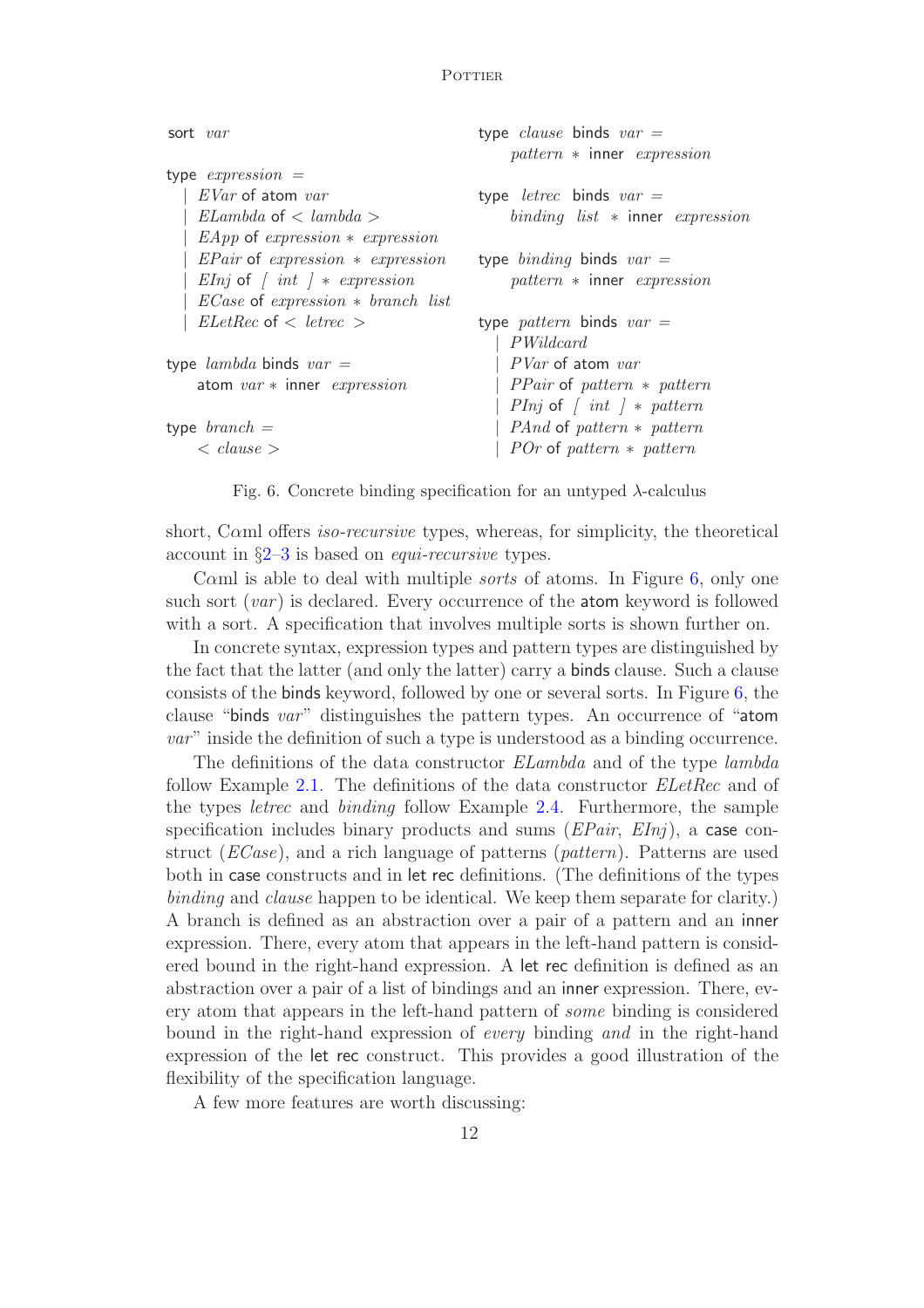| sort <i>typevar</i>     | type $expression =$                          |
|-------------------------|----------------------------------------------|
|                         | $\cdot$ $\cdot$ $\cdot$                      |
| type $typ =$            | $ETypeAnnotation$ of expression $*$ typ      |
| $TVar$ of atom typevar  |                                              |
| $TArrow$ of $typ * typ$ | type <i>pattern</i> binds $var =$            |
| $\vert \cdot \vert$     | $\cdots$                                     |
|                         | $PTypeAnnotation$ of pattern $*$ neutral typ |

Fig. 7. Concrete binding specification for a typed  $\lambda$ -calculus (excerpts)

⋄ *Containers.* The type constructor *list*, used in the definition of *letrec*, comes from Objective Caml's standard library. It is known to Cαml by default. The type constructor *option* is also built-in. Other "container" types can be used via a dedicated uses container declaration, which mentions not only the name of the type constructor, but also those of its *map* and *fold* functions. For instance, if *list* was not known to Cαml, it could be declared as follows:

uses container *list* with *List.map* and *List.fold left*

 $\Diamond$  *Linearity*. Here, the object language includes conjunction and disjunction patterns (*PAnd*, *POr* ). One might want to check that the two sides of a conjunction pattern have disjoint sets of bound atoms, and that the two sides of a disjunction pattern have identical sets of bound atoms. Caml does not need to know (and, in fact, cannot be told) about this well-formedness condition. It is up to the user to enforce it. This is acceptable, since this condition does not interact with  $\alpha$ -conversion issues in any way.

⋄ *Objective Caml escape hatch.* The data constructors for injections (*EInj*, *PInj*) carry an integer parameter, whose type is the Objective Caml type *int*. Arbitrary Objective Caml type expressions are allowed in specifications when surrounded with square brackets. Inside square brackets,  $\alpha$ -equivalence is the identity. In other words, C $\alpha$ ml pretends that the values inside square brackets never contain atoms: it never attempts to scan them for bound atoms or to rename their free atoms. This is useful, in particular, when one wishes to attach mutable information to terms. Mutable record fields or ref cells are not directly permitted in specifications, but are allowed inside square brackets.

 $\Diamond$  *Multiple sorts of atoms.* Figure 7 sketches how to enrich the untyped  $\lambda$ calculus of Figure 6 with type annotations that can appear inside object-level expressions and patterns. Type variables are represented by a new sort of atoms (*typevar*), so they are considered distinct from term variables. Types contain atoms of sort *typevar*. Expressions can now contain type annotations, via a new data constructor *ETypeAnnotation*, so expressions now contain atoms of sorts *var* and *typevar*. Similarly, patterns can now contain type annotations, via a new data constructor *PTypeAnnotation*, so patterns now contain atoms of sorts *var* and *typevar*, but bind only the former.

In the definition of *PTypeAnnotation*, the second parameter, whose type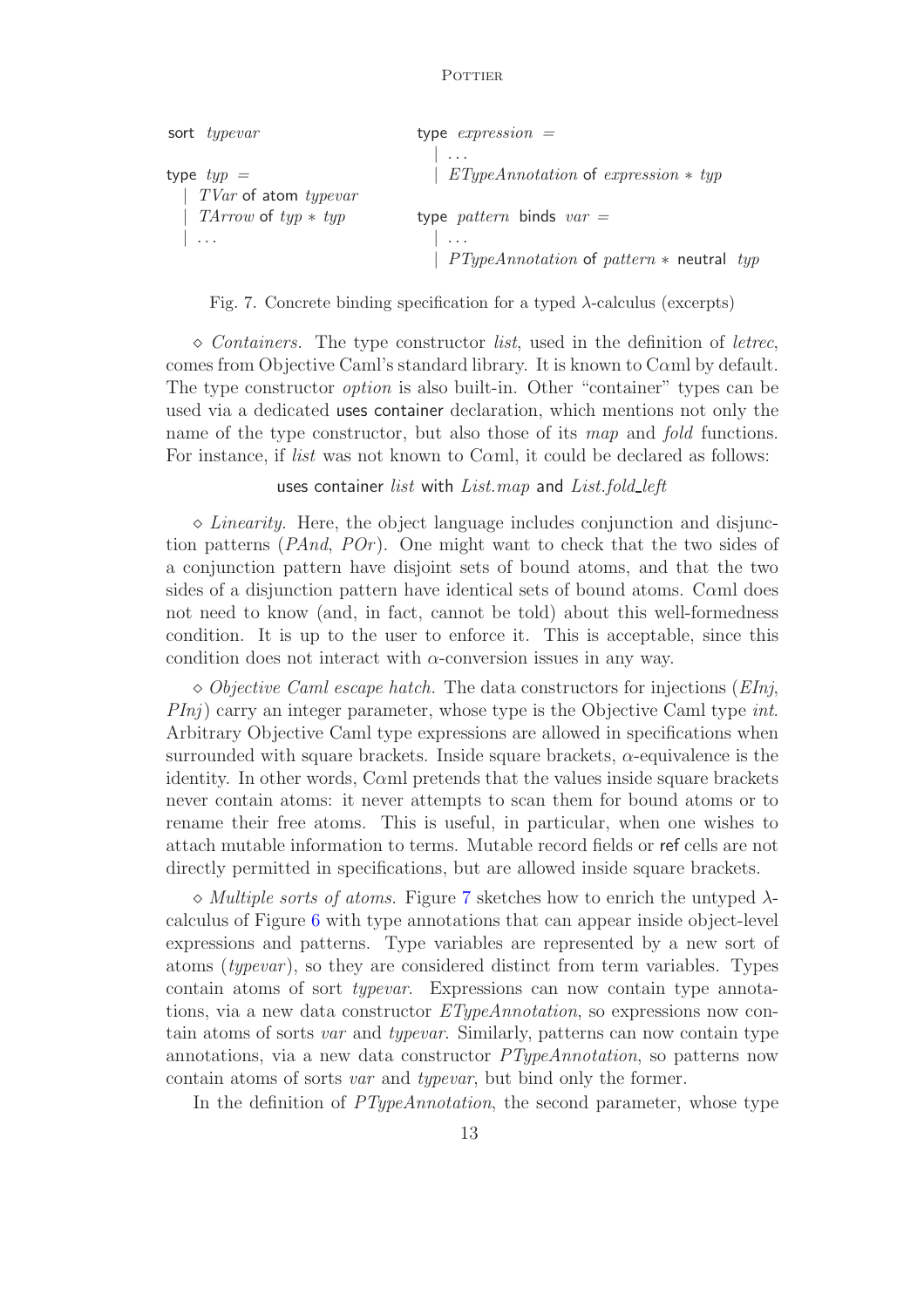| type $expression =$                   | and $var =$        |
|---------------------------------------|--------------------|
| $EVar$ of var                         | Identity. t        |
| ELambda of lambda                     |                    |
| $EApp$ of expression $*$ expression   | and $lambda =$     |
| $EPair$ of expression $*$ expression  | $var * expression$ |
| <i>EInj</i> of $(int) * expression$   |                    |
| $ECase$ of expression $*$ clause list |                    |
| <i>ELetRec</i> of <i>letrec</i>       |                    |

Fig. 8. Raw version of the specification of Figure 6 (excerpt)

is *typ*, is preceded with the keyword neutral, whereas, according to what we have said so far, one would expect inner or outer. Indeed, in this particular situation, the distinction between inner and outer becomes pointless: *pattern* binds atoms of sort *var*, which *typ* never refers to, so whether *typ* lies inside or outside the scope of the abstraction makes no difference. In order to spare the user an arbitrary decision between inner and outer, we provide the keyword neutral. The use of this keyword is permitted and required where inner and outer would be equivalent. This provides a useful sanity check.

# 5 From specification to code

Out of a binding specification, Cαml produces Objective Caml type definitions and code. Within type definitions, all Caml-specific markup is eliminated. Some of it, such as inner, outer, and neutral keywords, binds clauses, and square brackets, is simply erased. Some other aspects, including occurrences of the atom keyword and abstractions, is dealt with in two distinct ways. That is, Cαml produces *two* versions of each type definition, a *raw* version and an *internal* one.

# *5.1 "Raw" type definitions*

Figure 8 shows a fragment of the raw version of the specification of Figure 6. In this version, all occurrences of atom are translated down to the Objective Caml type *Identifier.t*, which by default is synonymous with *string*. An alternative definition of *Identifier* can be supplied if desired; for instance, identifiers could be pairs of a string and of an offset into some source file. Abstractions are erased.

The raw version is intended only for conversion to and from textual form, that is, for production by a parser and for consumption by a pretty-printer. Functions that convert back and forth between raw and internal forms are automatically produced by C $\alpha$ ml. On the way in (from raw to internal form), they check that every identifier is correctly bound, and turn identifiers into an internal representation of atoms. On the way out, they turn atoms back into human-readable identifiers. The fact that parsers and pretty-printers need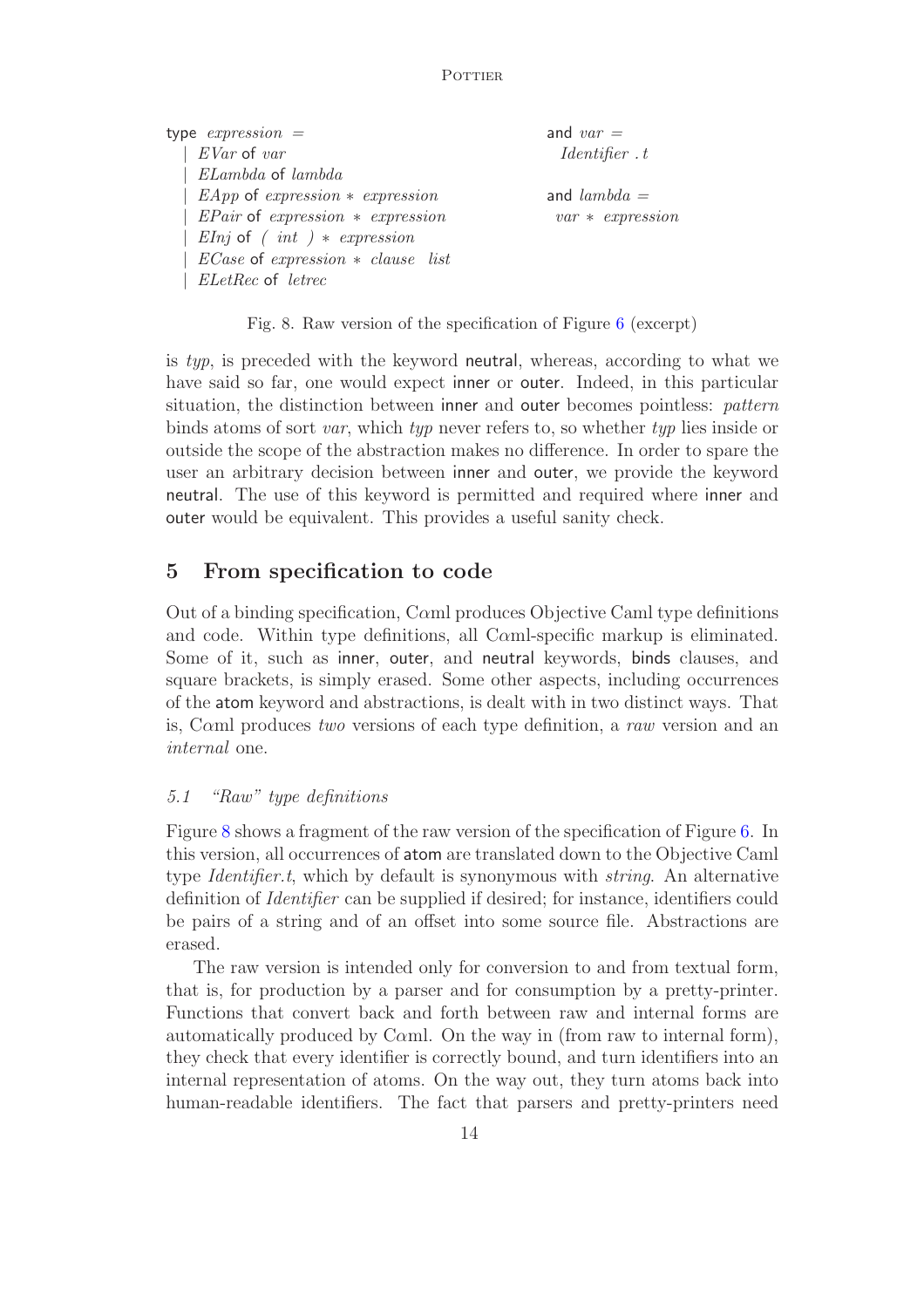| type $expression =$                   | and $var =$              |
|---------------------------------------|--------------------------|
| EVar of var                           | Var. Atom.t              |
| ELambda of opaque_lambda              |                          |
| $EApp$ of expression $*$ expression   | and $lambda =$           |
| $EPair$ of expression $*$ expression  | $var * expression$       |
| <i>EInj</i> of $(int) * expression$   |                          |
| $ECase$ of expression $*$ clause list | and <i>opaque_lambda</i> |
| ELetRec of opaque_letrec              |                          |

val *create lambda : lambda* → *opaque lambda* val *open lambda : opaque lambda* →*lambda*

Fig. 9. Internal version of the specification of Figure 6 (excerpt)

only deal with raw forms means that they can be written in a standard style, without worrying about names and binding.

#### *5.2 "Internal" type definitions*

Figure 9 presents a fragment of the internal version of the specification of Figure 6.

In this version, each sort of atom is translated down to a distinct abstract type. More precisely, "atom *var*" is translated down to *Var.Atom.t*, where the module *Var* defines an abstract type of atoms, equipped with a number of operations. Similarly, "atom *typevar*" is translated to *Typevar.Atom.t*. The modules *Var* and *Typevar* have identical signatures, but define distinct abstract types, so the user cannot mistakenly confuse object-level type and term variables.

Each abstraction gives rise to *two* types, one of which is abstract, one of which is transparent. For instance, the type *lambda* of Figure 6 gives rise, in Figure 9, to the abstract type *opaque lambda*, whose actual definition is not made public, and to the transparent type *lambda*, which is synonymous for a pair of an atom and an expression. Abstractions are translated down to their abstract versions: for instance, in Figure 9, the data constructor *ELambda* carries a parameter of type *opaque lambda*.

Because *opaque lambda* is an abstract type, a value of this type is not directly usable. The only way of exploiting it is for the programmer to explicitly invoke the function *open lambda*, also produced by Cαml, which turns it into a transparent form. Whenever it is invoked, *open lambda* produces a *fresh* atom a and returns a transparent copy of the abstraction where the bound atom has been consistently replaced with a. This semantics is identical to that of Fresh Objective Caml [32]. It automatically enforces Barendregt's convention that "the bound variables occurring in a certain expression are different from the free ones" [2]. Conversely, in order to turn a pair of an atom and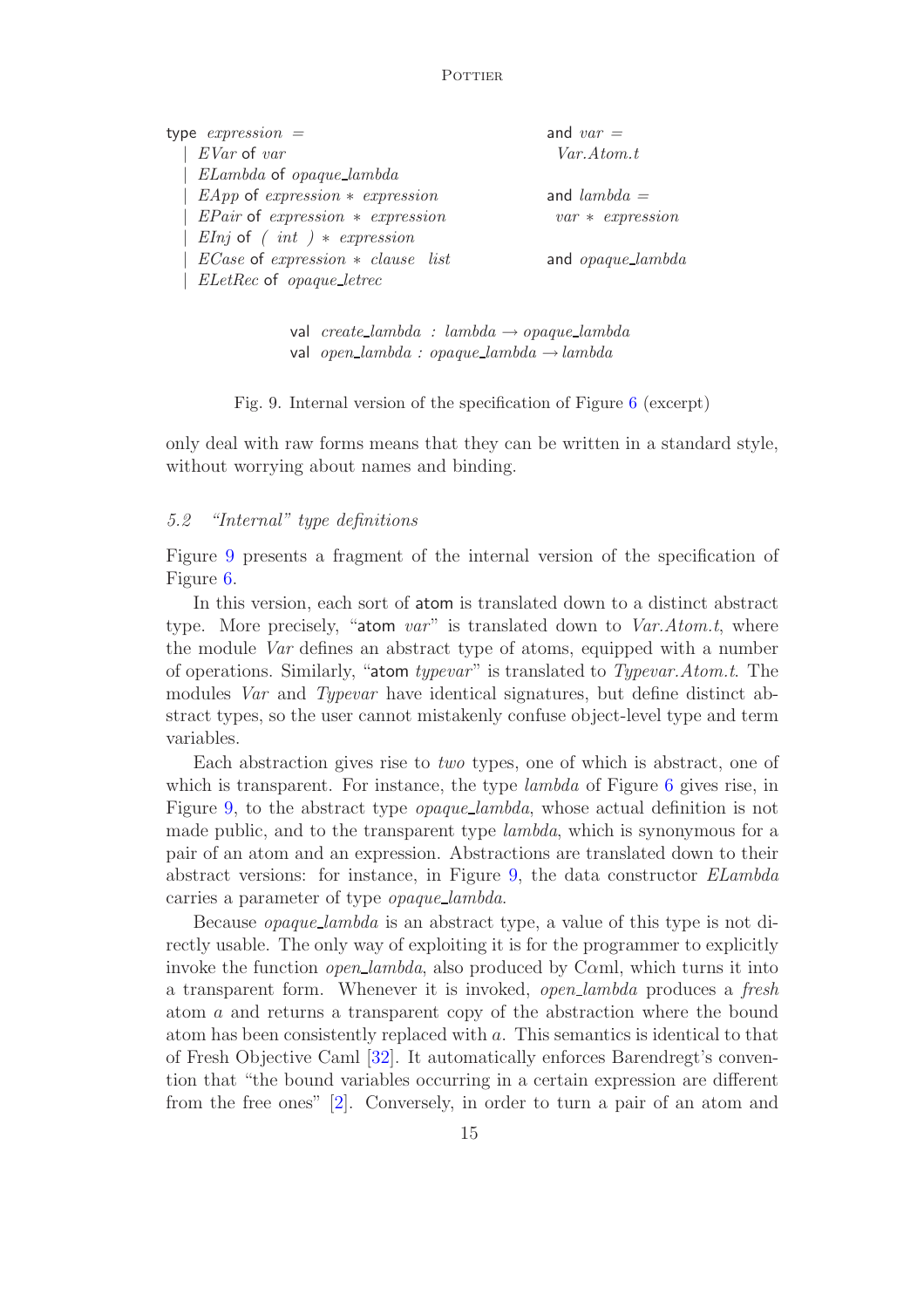an expression into a value of type *opaque lambda*, one must go through the function *create lambda*.

#### *5.3 More code*

Experience suggests that automatically "freshening" the bound atoms upon opening abstractions obviates the need for many explicit renaming operations. Nevertheless, there remain situations where it is necessary to explicitly deal with names and renamings. Caml automatically produces code for computing the sets of free or bound atoms of a term and for applying a substitution (of atoms for atoms) to a term.

Cαml also produces object-oriented code that follows the classic *visitor* design pattern [4] and helps succinctly define *transformations* and *traversals* over terms. A generated class called *map* provides a collection of methods (one per type, data constructor, or record field that appears in the binding specification). Each of these methods returns a deep copy of its argument, and is implemented via self-calls to other methods of the class. This makes it particularly easy to define transformations that behave "almost like" the identity. For instance, in the case of the language specified in Figure 6, captureavoiding substitution of expressions for variables is implemented by overriding a single method, namely the one that deals with the data constructor *EVar*. This requires less than ten lines of user-written code, regardless of the size of the specification. A generated class called *fold* provides a similar facility for defining traversals.

#### *5.4 Comments*

Atoms are internally represented as pairs of an integer and an identifier. The integer alone represents the atom's identity; the identifier is used only as a hint in the conversion from internal forms back to raw forms, where atoms must be converted back to identifiers. The integer identity of an atom is accessible when required. Sets of atoms and maps over atoms are represented as Patricia trees [18] for performance.

Substitutions of atoms for atoms are applied eagerly at all nodes, except at abstraction nodes, where they are suspended until the abstraction is opened. This lazy approach allows saving work if the abstraction is never opened. More importantly, it allows multiple substitutions, including the "freshening" substitution that is required upon opening an abstraction, to be composed. This helps avoid successive applications of multiple substitutions to a single term. In particular, traversing a term, opening abstractions as they are encountered, only requires linear time under this lazy approach. In comparison, an eager approach, as currently implemented in Fresh Objective Caml [29,30,31], leads to quadratic time complexity. Of course, the idea of suspending substitutions is not new: consult, for instance, Nadathur and Qi [16] or Shinwell [29, page 162].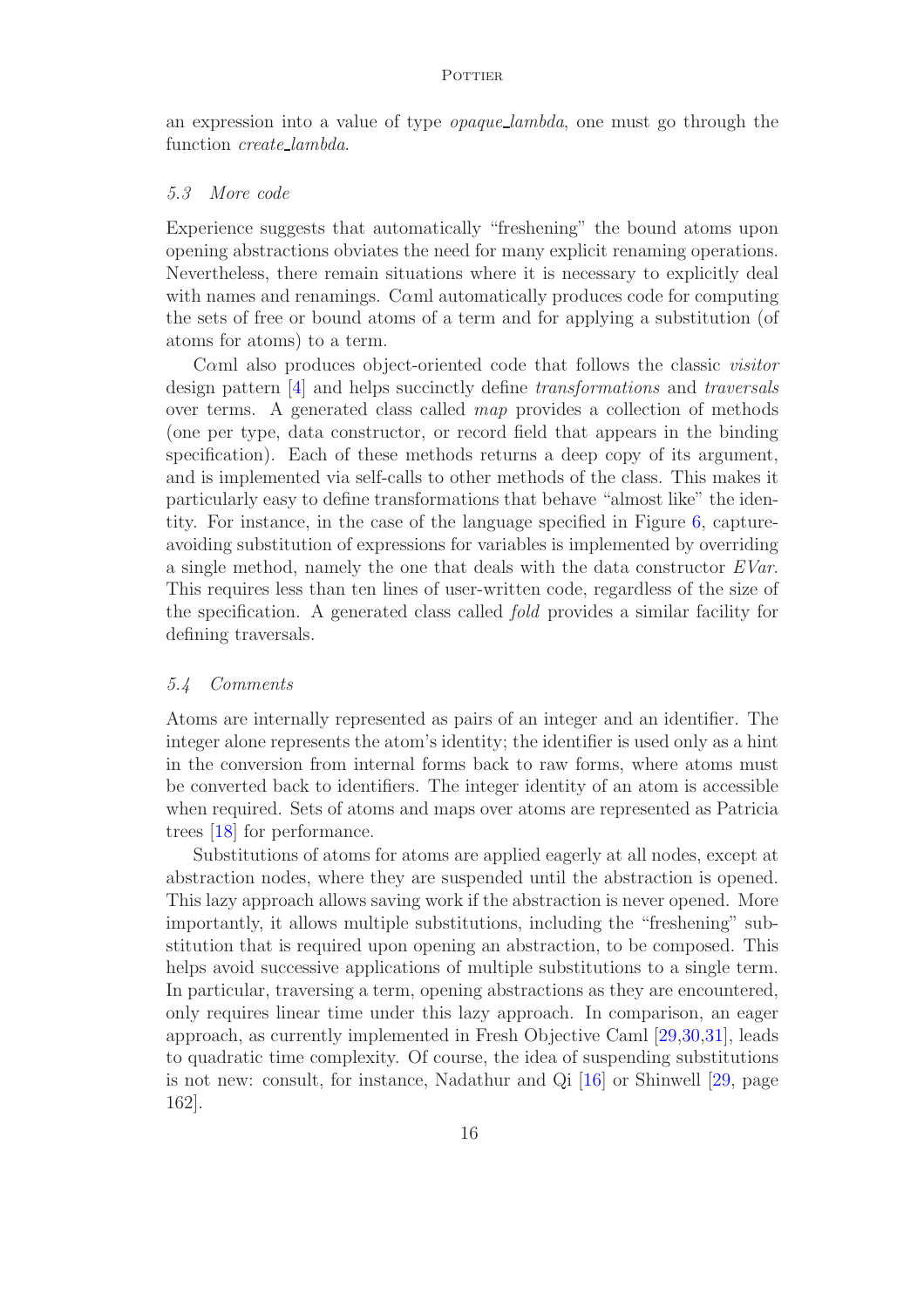A global integer counter is used to produce fresh atoms when required. This is the only piece of global state maintained by the generated code. It is expected that, at any time, the value of the counter is greater than that of any *free* atom in existence. It is perfectly fine, however, if the value of the counter happens to be less than that of an atom that occurs *bound* inside a term. Indeed, the only way of getting hold of such an atom would be to open the abstraction that encloses it, but doing so causes it to be replaced with a fresh atom, so there is really no way of observing it. This remark has an important practical consequence: it implies that it is fine to apply *output value* and *input value*, Objective Caml's primitive operations for marshaling and unmarshaling, to a *closed* term—one that has no free atoms.

Cαml provides no support for dealing with names that are not explicitly bound, such as record labels and module names in Objective Caml, or package and class names in Java. These names are not subject to  $\alpha$ -conversion, so the only problem to be solved is one of efficiency: for instance, one might wish to represent them as integers internally. This is easily hand-coded using either global state (which breaks compatibility with *output value* and *input value*) or a fixed hashing scheme in the style of Garrigue [8].

### 6 Related work

#### *6.1 Specification languages*

Many of the specification languages found in the literature [25,11,34,29] are less expressive than the one presented in this paper. In particular, they either cannot deal at all or cannot elegantly deal with object-level constructs, such as let and letrec, that bind a variable number of names.

The same limitation exists in Talcott's "binding structures" [33], where each construct must bind a fixed number of names. Yet, Talcott's language is in some aspects more expressive than the one presented here. Indeed, its "binding relations" allow specifying exactly which subset of the bound atoms is in scope within each sub-expression of an abstraction. This offers some extra flexibility that we have not deemed necessary. Here, inner encodes the full set of bound atoms, outer encodes the empty set, and no other set can be expressed.

The latest version of Fresh Objective Caml [30] offers *restricted abstraction* types, of the form  $\langle t_1 | s \rangle t_2$ , where  $t_1$  and  $t_2$  are types and s is a sort. The idea is that all atoms of sort s that occur inside the left-hand member are considered bound within the right-hand member. Thus, which sorts of atoms are considered bound is specified *a posteriori*, after  $t_1$  is defined. In contrast, Cαml's specification language requires this decision to be made *a priori* and reflected in the binds clause for  $t_1$ . Either approach has its merits. Ours is less flexible and perhaps more verbose. It was deemed that requiring every pattern type to carry an explicit binds clause would, in the end, make specifications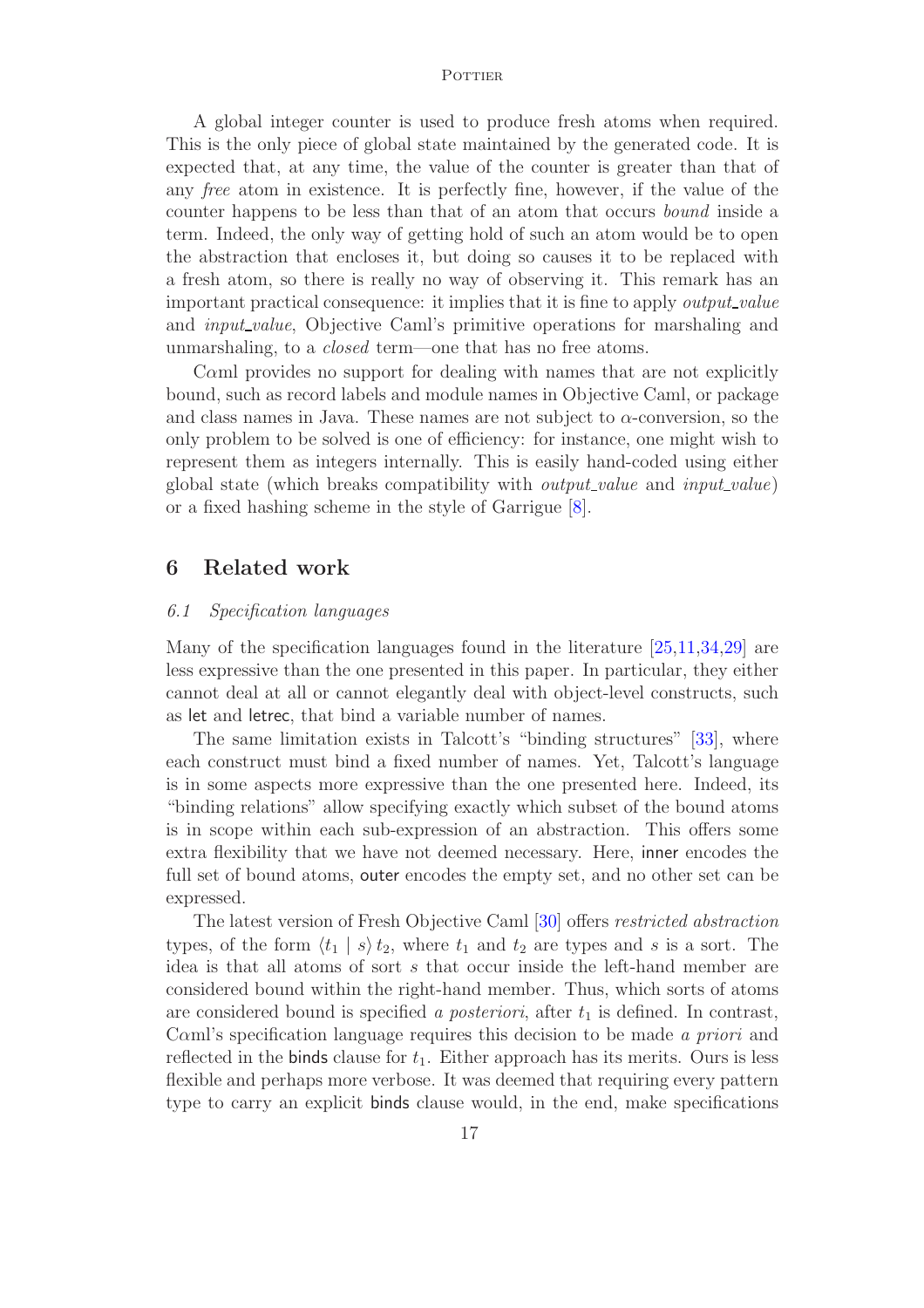more readable.

Cheney [5] describes the design of FreshLib, a Haskell library whose aim and motivations are analogous to those of Cαml. Like Fresh Objective Caml, FreshLib offers binary abstractions. Furthermore, it allows specifying, via hand-coded instance declarations, which atoms inside the pattern should be considered bound. This apparently offers good expressiveness, but in a style that is not fully declarative.

Higher-order abstract syntax [20] consists in encoding object-level abstractions as meta-level abstractions. In so doing, one shifts the burden of dealing with  $\alpha$ -conversion onto the meta-language implementor. This approach has received extensive use in systems such as  $\lambda$ -Prolog or Twelf. Nevertheless, its use in the setting of functional programming languages appears awkward and has remained marginal. Indeed, as argued by Sheard [28, Section 13], encoding an object-level abstraction as *some kind of* meta-level abstraction is fine, but encoding it as a meta-level *lambda*-abstraction is not, because the *semantics* of  $\lambda$ -abstraction gets in the way:  $\lambda$ -abstractions do not support pattern matching, delay computational effects, introduce "junk" terms, etc. To avoid these problems, several authors [15,19,27] have studied extensions of a functional programming language with a new meta-level abstraction, whose only role is to permit higher-order abstract syntax encodings.

#### *6.2 Implementation techniques*

De Bruijn's encoding of (free and bound) names as integer indices [7] remains popular, because it is, in principle, easy to understand and to implement. However, this encoding is unsafe. Indeed, because names are integers, they can be forged: arbitrary integer values can be silently coerced into (meaningless) names. Also, the meaning of a de Bruijn index is relative to a context: when the context grows, because a new abstraction is entered, all existing names must be shifted up. Forgetting to do so, or failing to do so in a correct manner, has the effect of silently changing a name into another name. Typechecking techniques based on nested data types [3] or on generalized algebraic data types [36] can be used to ensure that all indices are within bounds, but it is not yet clear whether these techniques are practical. Designing a version of Cαml based on de Bruijn indices, without giving up any of its current safety guarantees, would require more research.

By contrast, in FreshML [24,32], names are unforgeable atoms, whose meaning is context-independent. Fresh names are automatically produced when an abstraction is opened, so "forgetting to shift" is impossible. Our approach is in the spirit of FreshML and shares these advantages.

The most recent and practical implementation of FreshML is Fresh Objective Caml [29,30,31], an extension of the Objective Caml compiler and runtime system. This very interesting piece of work was our most direct source of inspiration. Each of the Fresh Objective Caml and Cαml approaches has its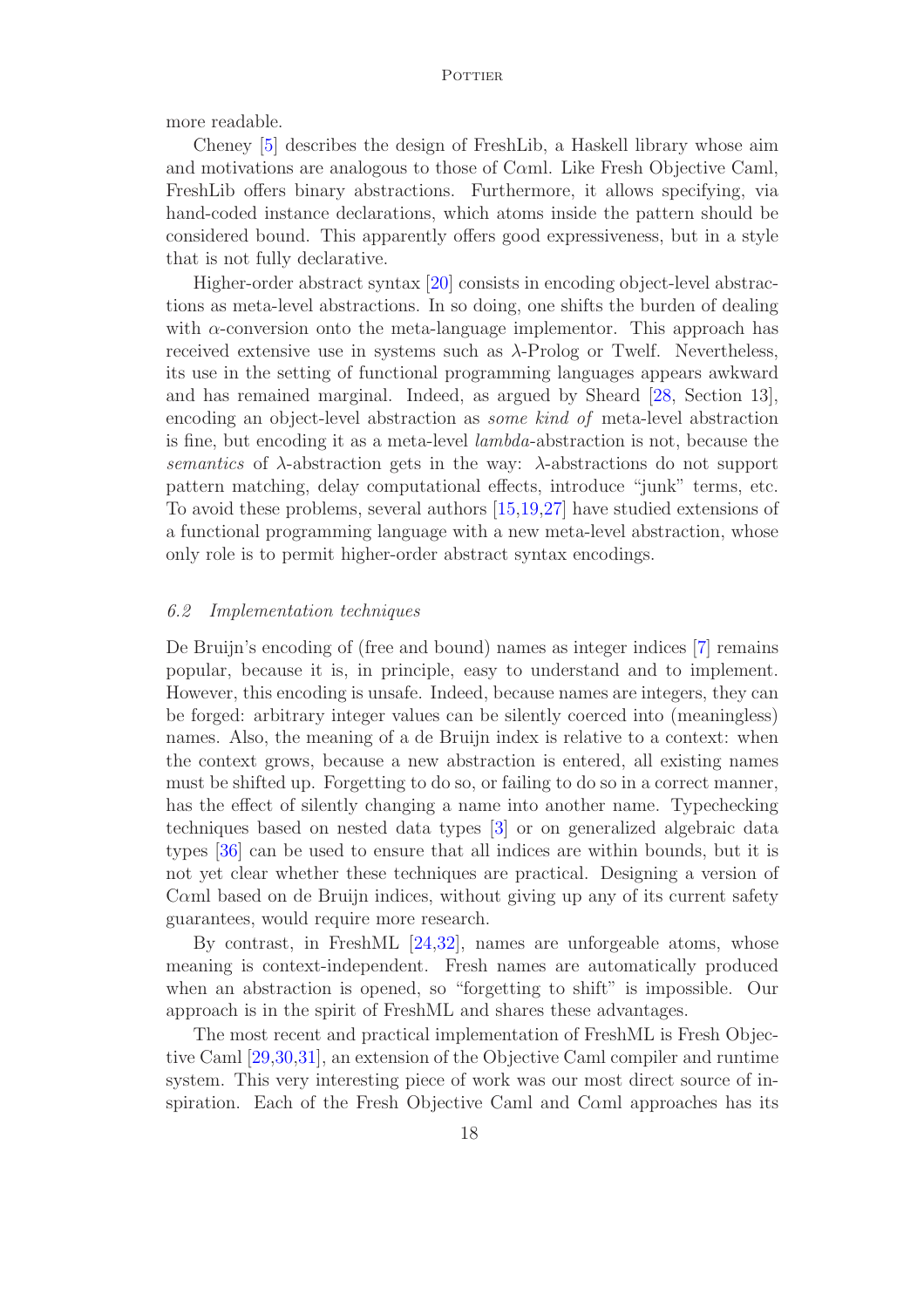own set of advantages and disadvantages.

In the Fresh Objective Caml approach, it is difficult to efficiently implement the primitive operation that swaps two atoms (or renames an atom) throughout a term. This operation does not have access to types, because they are erased before execution. Instead, runtime checks must be used to tell which blocks represent atoms, abstractions, or ordinary terms. A runtime check is also necessary, in principle, to tell which blocks represent reference cells—within which no swapping should take place, according to Fresh Objective Caml's dynamic semantics. Unfortunately, Objective Caml's runtime system does not maintain this information, so this check currently cannot be implemented. Last, runtime checks are required when collecting the bound atoms of a restricted abstraction—whenever an atom is found, its sort must be compared with the sort that restricts the abstraction.

In contrast, the renaming code produced by Cαml contains no such runtime checks. Indeed, code generation in Cαml is type-directed, so it is statically known where to look for free atoms of a certain sort, where to look for bound atoms of a certain sort, and where to stop looking—for instance, under square brackets, or in sub-terms that are known not to contain any atoms of the desired sort. The ref type can be used only under square brackets, so reference cells are never traversed at runtime.

Because Fresh Objective Caml is a modification of the Objective Caml compiler and runtime system, as opposed to a separate tool or library, keeping it up-to-date requires more work.

Fresh Objective Caml is more ambitious than Cαml in its treatment of sharing and of cyclic terms. In Fresh Objective Caml, cyclic terms are supported and, when possible, sharing is preserved by renamings. The necessary algorithms are quite subtle and require care. In Cαml, on the other hand, sharing is ignored, so it is lost when applying renamings. Furthermore, terms are assumed not to be cyclic<sup>2</sup>. This is consistent with our formalization in §2, where expressions and patterns are inductively defined terms.

Cαml supports parameterized data type definitions, with a strong restriction: type variables cannot stand for Cαml expression types or pattern types. Instead, they must stand for plain Objective Caml types. Indeed, it was deemed difficult to design (and to efficiently compile) a specification language where expression and pattern types can be variables. Fresh Objective Caml has no such restriction.

McBride and McKinna [14] describe an implementation technique where free variables are represented by names and bound variables by de Bruijn indices. This offers the advantage, compared with de Bruijn's original approach, that the meaning of terms is again context-independent. In other words, en-

<sup>2</sup> Since ref types are disallowed in binding specifications, references cannot be exploited to create cyclic data structures. The only remaining way of creating such structures is via Objective Caml's liberal let rec construct. The Cαml user is warned against using this feature. Unfortunately, there is no way of actually prohibiting its use.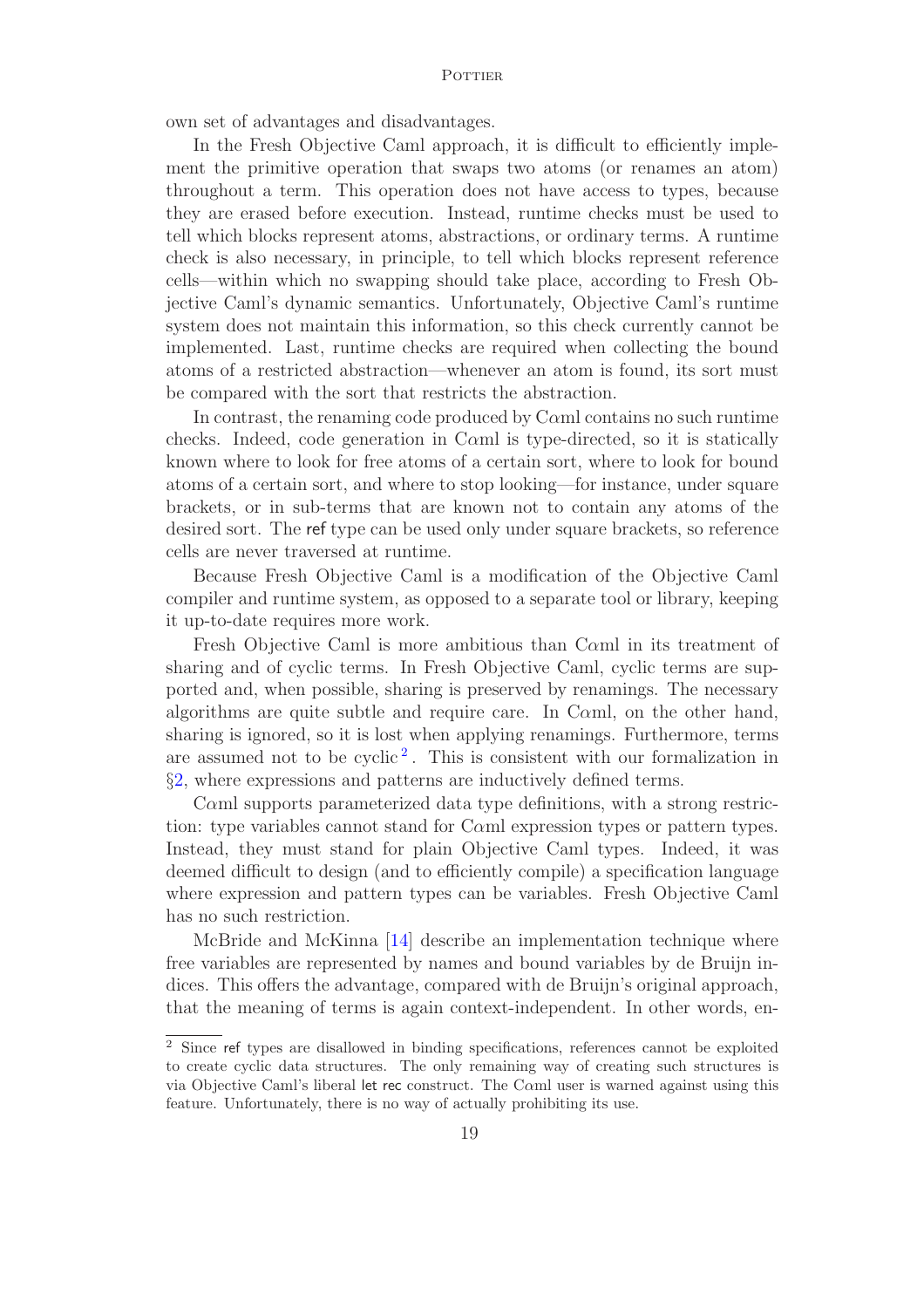tering a new abstraction does not require existing terms to be shifted. Instead, a de Bruijn index is turned into a name, which must be chosen fresh.

This mixed approach apparently does not differ very much from a fully nominal, FreshML-style approach. The main advantage of representing bound variables as de Bruijn indices, as opposed to names, is that  $\alpha$ -equivalence then coincides with standard, first-order equality. This makes it possible to use the equality and hashing operations provided by the host programming language, instead of generating code for these operations. One disadvantage is that creating an abstraction becomes just as costly as opening one, whereas it is a constant-time operation in the purely name-based approach. If desired, Cαml could probably be modified to follow this approach without any user-visible changes.

In fact, McBride and McKinna's approach is original in that names are not atoms. Instead, names have hierarchical structure. This allows picking fresh names in a local, deterministic manner, instead of relying on a global name generator. It is not clear how much of an advantage this is. A disadvantage, on the other hand, is that name comparison becomes significantly more costly.

FreshLib [5] is purely a library: no separate code generator is required. This surprising feat is achieved thanks to the Glasgow Haskell compiler's support for generic programming, that is, type-directed code generation [9]. Relying on a separate code generator, as we do, is in comparison low technology, but offers more freedom—such as the freedom to design our own specification language. Cheney exploits Haskell-specific techniques [13] in order to implement *modular generic traversals*, which in turn allow easily defining transformations such as capture-avoiding substitution. Cαml, instead, relies on Objective Caml's object-oriented features and on the classic *visitor* design pattern to define such traversals in a straightforward way.

Distinguishing raw and internal forms, and automatically producing code that converts back and forth between the two, appears to be a unique feature of Cαml. This certainly saves a lot of boilerplate code. Yet, some experience is needed to tell whether this feature is useful in real-world situations.

### 7 Conclusion

#### *7.1 Contributions*

We have proposed an expressive binding specification language. In spite of its simplicity, it allows modeling many complex constructs. In particular, it supports constructs that bind a variable number of names, such as let and let rec. It also supports nonlinear patterns, that is, patterns where a single name can have multiple binding occurrences.

We have published [26] a tool and a library, collectively known as C $\alpha$ ml, which together allow turning binding specifications into executable Objective Caml code. Bundled with Caml are a couple of toy demonstrations. One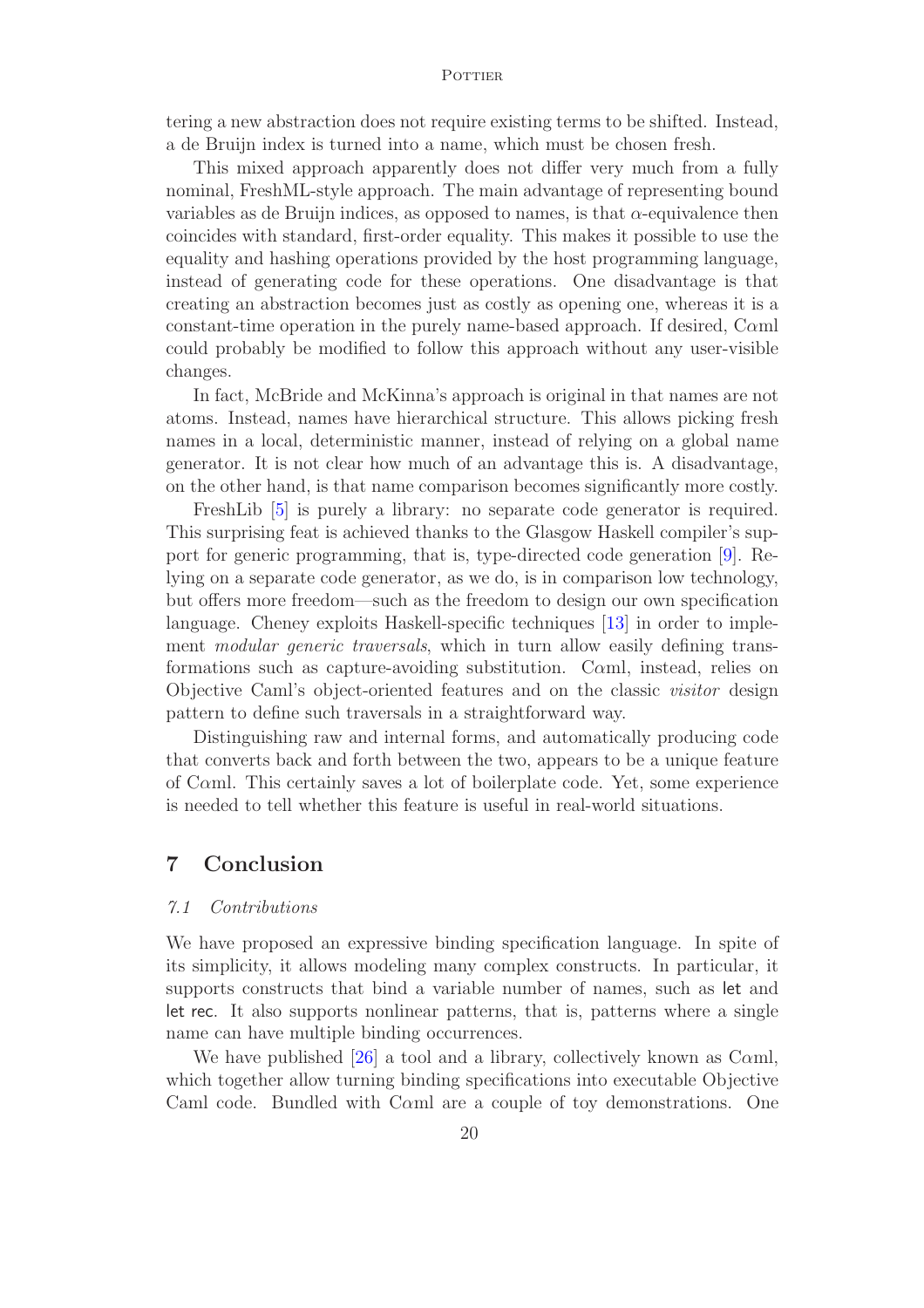implements a typechecker and evaluator for System  $F_{\leq}$ . It is inspired by the one written, using de Bruijn indices, by Pierce [21]. The other implements Hirschowitz *et al.*'s call-by-value reduction semantics for a calculus of mixin modules [10]. We deem both of these preliminary experiments to be successful: essentially no boilerplate code had to be manually written in order to deal with names.

No large scale application of Cαml exists yet, so it is too early to tell whether this approach is flexible and efficient enough to support realistic uses. We encourage potential users to have a try!

#### *7.2 Limitations*

There are specific activities that do not require "freshening" bound atoms upon opening abstractions. Weak reduction of closed  $\lambda$ -terms and typechecking are two examples. Then, automatic "freshening" is a waste of time. There are even cases where it gets in the way. For instance, many program analyses rely on the informal convention that "all bound names are fixed and pairwise distinct," which cannot be enforced in the presence of automatic "freshening." Yet, we insist that automatic "freshening" is a feature, not a limitation. Because it provides a vital safety guarantee, it intentionally cannot be disabled. If one wishes to avoid it, then one should work with slightly different terms, which one declares contain atoms, but no abstractions, so that all atoms are considered free and no "freshening" takes place. This should be no surprise: a "bound" name that is "fixed" is really a free name!

Because abstractions are translated to opaque structures, they cannot be taken apart via pattern matching. Instead, the programmer must explicitly call an *open* function. This is somewhat verbose and requires match constructs that involve deep patterns to be manually split into a cascade of shallow match constructs. This is an instance of a well-known tension between abstract types and pattern matching. Views [17] offer a potential solution to this issue. However, in the setting of an impure programming language, their semantics is difficult to design and to explain. They are currently not implemented in Objective Caml. In this respect, the Fresh Objective Caml approach is superior to that of Cαml: the compiler is modified to allow pattern matching against abstractions.

The functions that are used to open abstractions have impure semantics: they generate fresh atoms. Nothing guarantees that these atoms are used in a sensible way: one could, for instance, write a (meaningless) function that pretends to return the bound atoms of an expression, and get away with it. There clearly is a need for a type system that could prevent such misuse. Yet, the FreshML experience [24,32] suggests that this is a difficult problem. Perhaps it would be more easily addressed in the setting of a theorem prover, where it is fine to expect the user to explicitly state and prove properties, as opposed to that of a programming language in the ML tradition, where types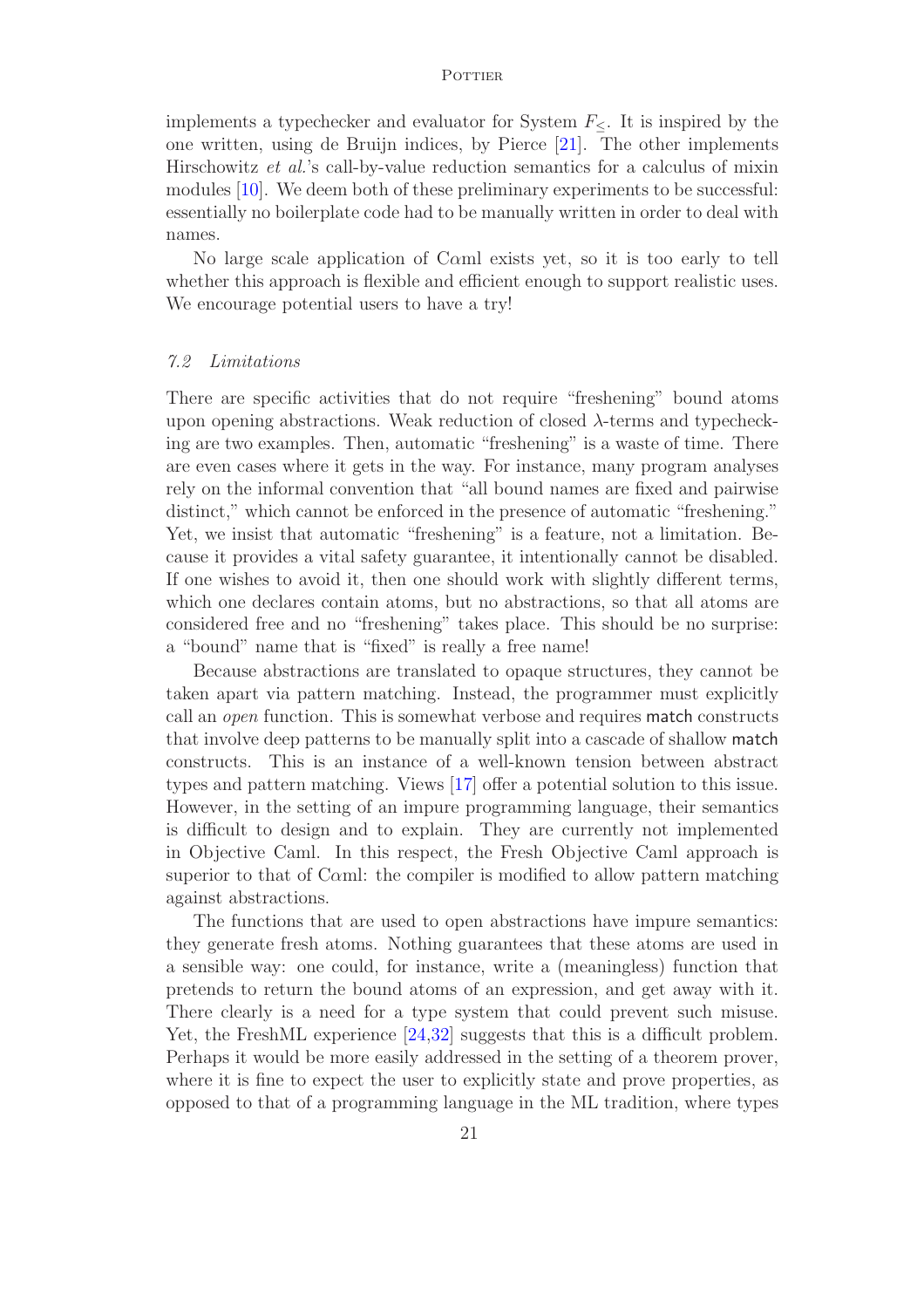are supposed to be inferred. A typed calculus that attacks this problem was recently designed by Schürmann *et al.* [27].

#### *7.3 From programming to proving*

The program that we have carried out—designing a binding specification language and a tool that turns specifications into code—could be transposed into the world of theorem provers. What is needed is a binding specification language and a tool that turns specifications into theorems and proofs.

In fact, researchers in the theorem proving community have already identified this as a promising route. For instance, Pitts [23] wishes for "*an augmentation of the HOL or Isabelle datatype packages, allowing the user to declare a nominal signature and then have the principles of* α*-structural recursion and induction for that signature proved and ready to be applied*." Similarly, Urban and Tasson [35] write: "*Ideally, a user just defines an inductive datatype and indicates where binders are—the rest of the infrastructure should be provided by the theorem prover.*" The authors of the POPLMARK challenge [1] explain the need for automation.

In principle, it should be possible to write a tool that translates a version of our specification language (extended with features of the target language, such as dependent types) down to theorems and proofs. This appears to be an interesting direction for future research.

### Acknowledgement

The author wishes to thank James Cheney, Jean-Christophe Filliâtre, Sébastien Hinderer, James Leifer, Randy Pollack, Yann Régis-Gianas, Didier Rémy, and Francesco Zappa-Nardelli, as well as the anonymous reviewers.

### References

- [1] Brian E. Aydemir, Aaron Bohannon, Matthew Fairbairn, J. Nathan Foster, Benjamin C. Pierce, Peter Sewell, Dimitrios Vytiniotis, Geoffrey Washburn, Stephanie Weirich, and Steve Zdancewic. Mechanized metatheory for the masses: The PoplMark challenge. In *International Conference on Theorem Proving in Higher Order Logics (TPHOLs)*, Lecture Notes in Computer Science. Springer Verlag, August 2005.
- [2] Henk P. Barendregt. Functional programming and lambda calculus. In J. Van Leeuwen, editor, *Handbook of Theoretical Computer Science*, pages 321–363. Elsevier Science, 1990.
- [3] Richard Bird and Ross Paterson. de Bruijn notation as a nested datatype. *Journal of Functional Programming*, 9(1):77–91, January 1999.
- [4] Robert Cartwright. Notes on object-oriented program design, January 2000.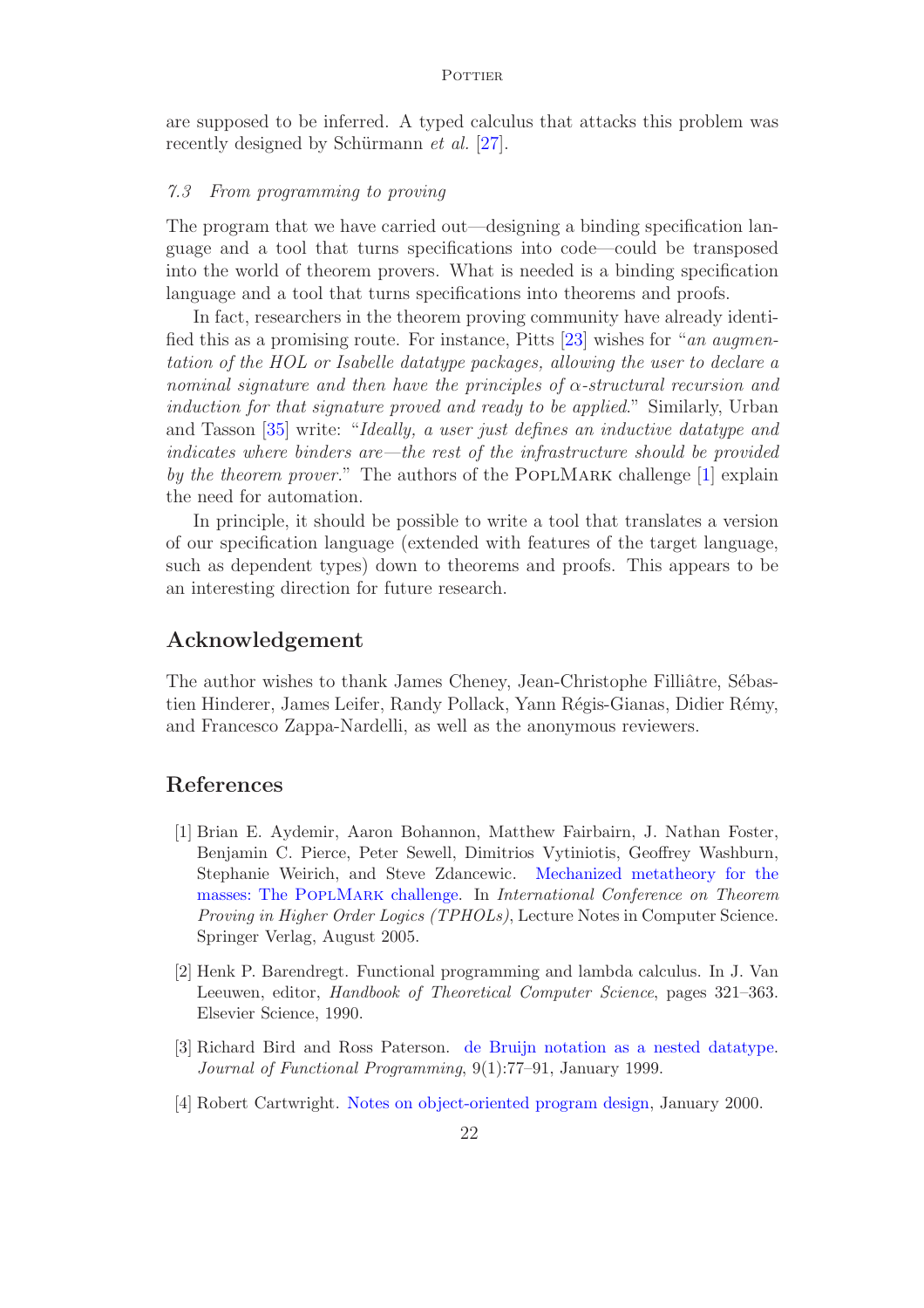- [5] James Cheney. Scrap your nameplate. In *ACM International Conference on Functional Programming (ICFP)*, September 2005.
- [6] James Cheney and Christian Urban.  $\alpha$ Prolog: A logic programming language with names, binding and α-equivalence. In *International Conference on Logic Programming (ICLP)*, volume 3132 of *Lecture Notes in Computer Science*, pages 269–283. Springer Verlag, September 2004.
- [7] Nicolaas G. de Bruijn. Lambda-calculus notation with nameless dummies: a tool for automatic formula manipulation with application to the Church-Rosser theorem. *Indag. Math.*, 34(5):381–392, 1972.
- [8] Jacques Garrigue. Programming with polymorphic variants. In *ACM Workshop on ML*, September 1998.
- [9] Ralf Hinze and Simon Peyton Jones. Derivable type classes. In *Haskell workshop*, 2000.
- [10] Tom Hirschowitz, Xavier Leroy, and J. B. Wells. Call-by-value mixin modules: Reduction semantics, side effects, types. In *European Symposium on Programming (ESOP)*, volume 2986 of *Lecture Notes in Computer Science*, pages 64–78. Springer Verlag, April 2004.
- [11] Furio Honsell, Marino Miculan, and Ivan Scagnetto. An axiomatic approach to metareasoning on nominal algebras in HOAS. In *International Colloquium on Automata, Languages and Programming*, volume 2076 of *Lecture Notes in Computer Science*, pages 963–978. Springer Verlag, 2001.
- [12] Xavier Leroy, Damien Doligez, Jacques Garrigue, Didier Rémy, and Jérôme Vouillon. *The Objective Caml system*, July 2004.
- [13] Ralf Lämmel and Simon Peyton Jones. Scrap your boilerplate with class: extensible generic functions. Submitted, April 2005.
- [14] Conor McBride and James McKinna. I am not a number: I am a free variable. In *Haskell workshop*, September 2004.
- [15] Dale Miller. An extension to ML to handle bound variables in data structures. In *Logical Frameworks BRA Workshop*, May 1990.
- [16] Gopalan Nadathur and Xiaochu Qi. Explicit substitutions in the reduction of lambda terms. In *International ACM Conference on Principles and Practice of Declarative Programming (PPDP)*, pages 195–206, August 2003.
- [17] Chris Okasaki. Views for Standard ML. In *ACM Workshop on ML*, pages 14–23, September 1998.
- [18] Chris Okasaki and Andy Gill. Fast mergeable integer maps. In *ACM Workshop on ML*, pages 77–86, September 1998.
- [19] Emir Pašalić, Tim Sheard, and Walid Taha. DALI: An untyped, CBV functional language supporting first-order datatypes with binders (technical development). Technical Report 00-007, Oregon Graduate Institute, March 2000.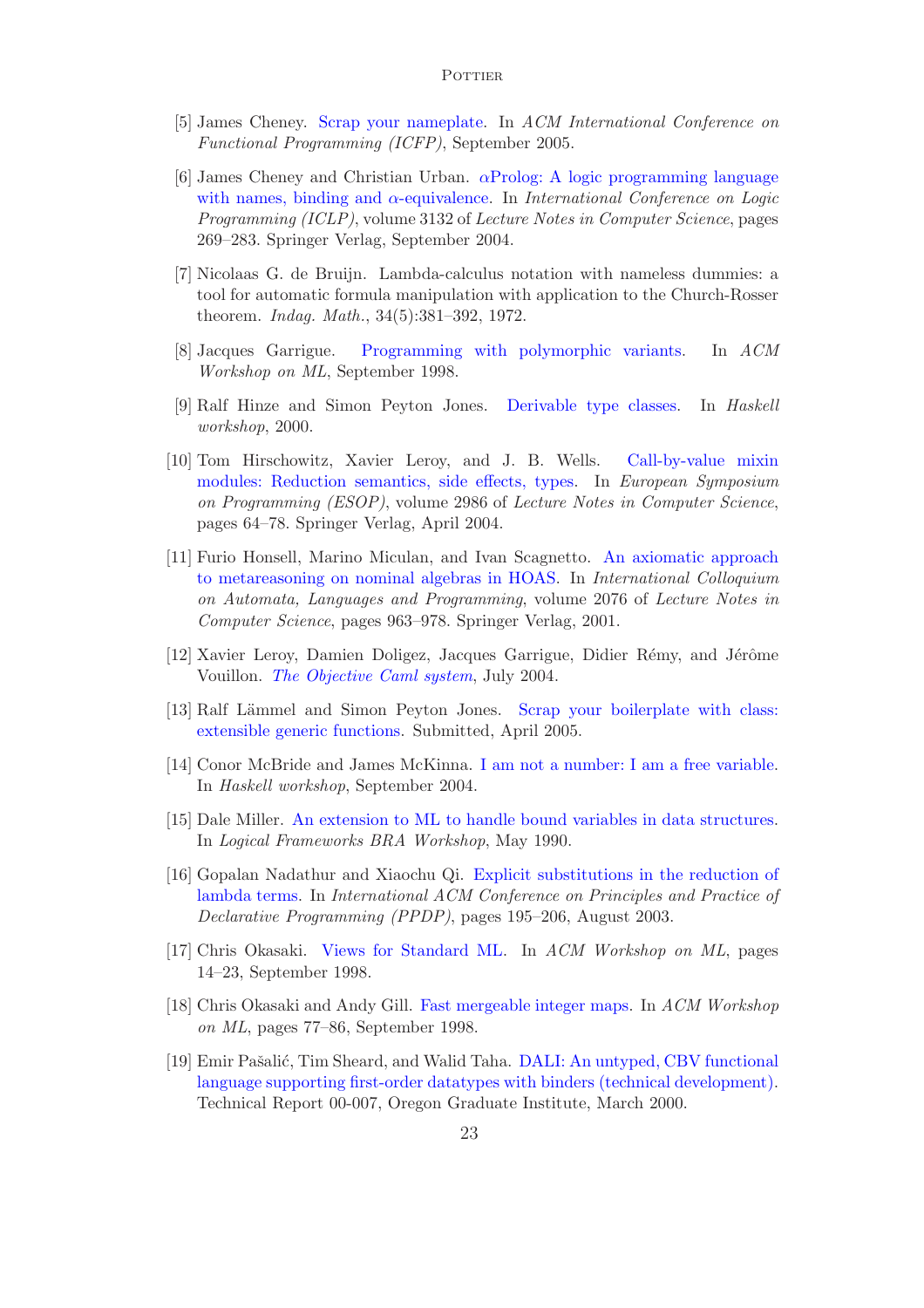- [20] Frank Pfenning and Conal Elliott. Higher-order abstract syntax. In *ACM Conference on Programming Language Design and Implementation (PLDI)*, pages 199–208, June 1988.
- [21] Benjamin C. Pierce. *Types and Programming Languages*. MIT Press, 2002.
- [22] Andrew M. Pitts. Nominal logic, A first order theory of names and binding. *Information and Computation*, 186:165–193, 2003.
- [23] Andrew M. Pitts. Alpha-structural recursion and induction. In *International Conference on Theorem Proving in Higher Order Logics (TPHOLs)*, Lecture Notes in Computer Science. Springer Verlag, August 2005.
- [24] Andrew M. Pitts and Murdoch J. Gabbay. A metalanguage for programming with bound names modulo renaming. In *International Conference on Mathematics of Program Construction (MCP)*, volume 1837 of *Lecture Notes in Computer Science*, pages 230–255. Springer Verlag, 2000.
- [25] Gordon Plotkin. An illative theory of relations. In *Situation Theory and its Applications*, number 22 in CSLI Lecture Notes, pages 133–146. Stanford University, 1990.
- [26] François Pottier. C $\alpha$ ml, June 2005.
- [27] Carsten Schürmann, Adam Poswolsky, and Jeffrey Sarnat. The nabla-calculus. functional programming with higher-order encodings. Unpublished, September 2005.
- [28] Tim Sheard. Accomplishments and research challenges in meta-programming. In *International Workshop on Semantics, Applications, and Implementation of Program Generation (SAIG)*, volume 2196 of *Lecture Notes in Computer Science*, pages 2–44. Springer Verlag, 2001.
- [29] Mark R. Shinwell. *The Fresh Approach: functional programming with names and binders*. PhD thesis, University of Cambridge, February 2005.
- [30] Mark R. Shinwell. Fresh O'Caml: nominal abstract syntax for the masses. In *ACM Workshop on ML*, September 2005.
- [31] Mark R. Shinwell and Andrew M. Pitts. Fresh Objective Caml user manual. Technical Report 621, University of Cambridge, February 2005.
- [32] Mark R. Shinwell, Andrew M. Pitts, and Murdoch J. Gabbay. FreshML: Programming with binders made simple. In *ACM International Conference on Functional Programming (ICFP)*, pages 263–274, August 2003.
- [33] Carolyn Talcott. A theory of binding structures and applications to rewriting. *Theoretical Computer Science*, 112(1):99–143, 1993.
- [34] Christian Urban, Andrew Pitts, and Murdoch Gabbay. Nominal unification. *Theoretical Computer Science*, 323:473–497, 2004.